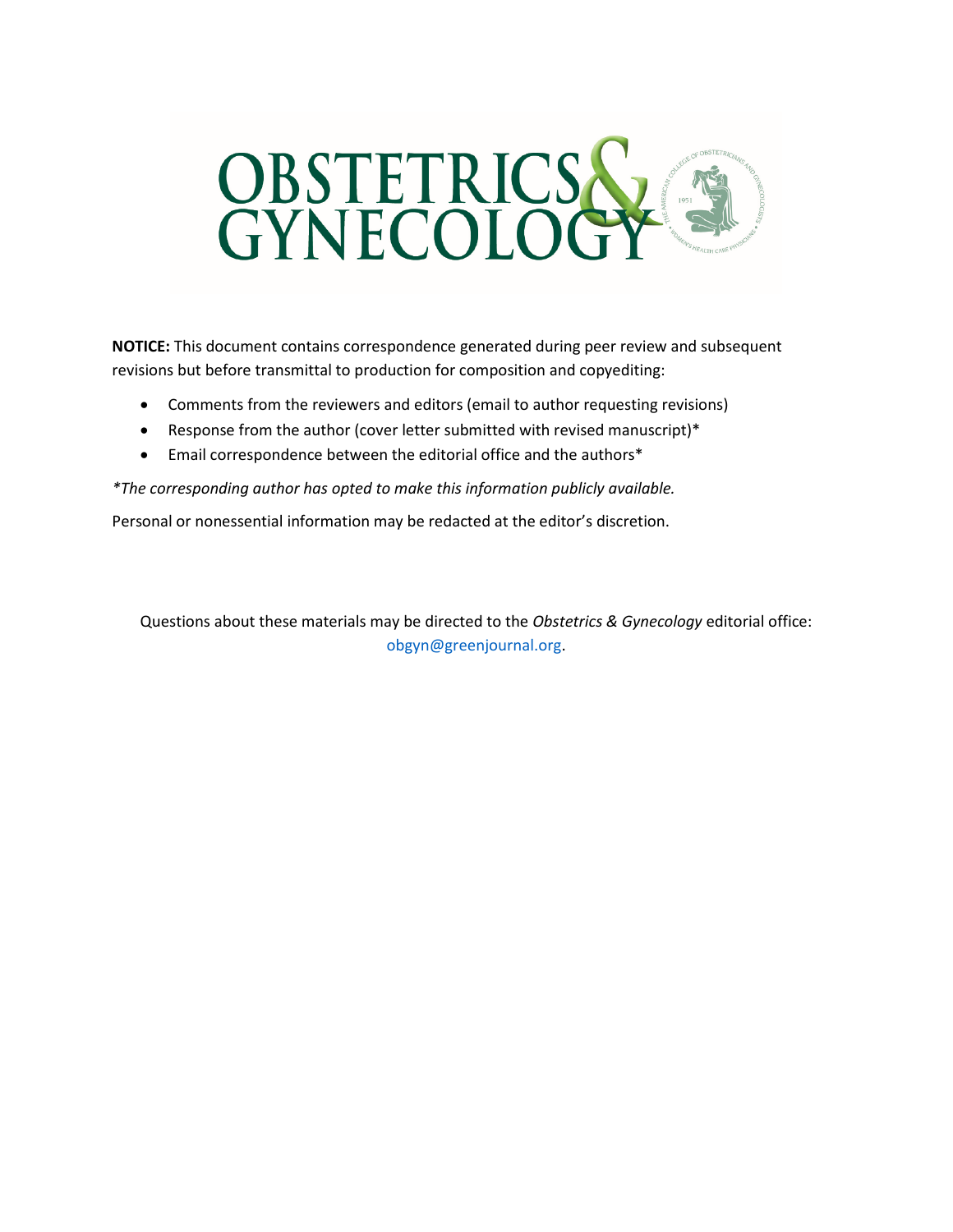| Date:    | Jan 17, 2019                            |
|----------|-----------------------------------------|
| To:      | "Victoria H Coleman-Cowger"             |
| From:    | "The Green Journal" em@greenjournal.org |
| Subject: | Your Submission ONG-18-2286             |

RE: Manuscript Number ONG-18-2286

Prenatal Screening for Substance Use: Diagnostic Validity of Three Screeners among Pregnant Women

Dear Dr. Coleman-Cowger:

Your manuscript has been reviewed by the Editorial Board and by special expert referees. Although it is judged not acceptable for publication in Obstetrics & Gynecology in its present form, we would be willing to give further consideration to a revised version.

If you wish to consider revising your manuscript, you will first need to study carefully the enclosed reports submitted by the referees and editors. Each point raised requires a response, by either revising your manuscript or making a clear and convincing argument as to why no revision is needed. To facilitate our review, we prefer that the cover letter include the comments made by the reviewers and the editor followed by your response. The revised manuscript should indicate the position of all changes made. We suggest that you use the "track changes" feature in your word processing software to do so (rather than strikethrough or underline formatting).

Your paper will be maintained in active status for 21 days from the date of this letter. If we have not heard from you by Feb 07, 2019, we will assume you wish to withdraw the manuscript from further consideration.

#### REVIEWER COMMENTS:

Reviewer #1: Thank you for your important work.

In terms of disclosures, since the primary author lists a corporation, there should be some disclosure about how or if that employment impacts upon or relates to the study.

Abstract: well written overall. I would use one sentence in the objectives to tell us why he screens are needed (rather than just doing universal testing?)

Introduction: lines 81-3, while they say that screening should be universal, I assumed this to mean urine or blood screen. What advantage do you see to a questionnaire screen? In other words, make the case as to what this type of screening will add to prenatal care.

Methods: you do a really nice job of describing your methods and process.

Results: you do not need to re-describe values in tables 4 and 5 in the text.

Discussion: Again, I am still not convinced that you have mad the case for me for using these screen rather than doing routine urine screens. Patients with problematic drug use will likely be actively using through pregnancy and will be positive. If someone used cannabis but stopped upon discovering the pregnancy, it seems that this may not be relevant.

Reviewer #2: Doing the type of study reported here is fraught with difficulties and these investigators have overcome many of them in this well designed and performed study. The manuscript is clearly written and understandable by nonsubstance use specialists and scientists. The conclusions are, for the most part warranted. There are, however, several issues that should be addressed.

1. I'd recommend using he term substance use disorder and avoiding pejorative terms whenever possible.

2. Line 138. It should be noted whether the decision to consider moderate and high risk as positive screens was made a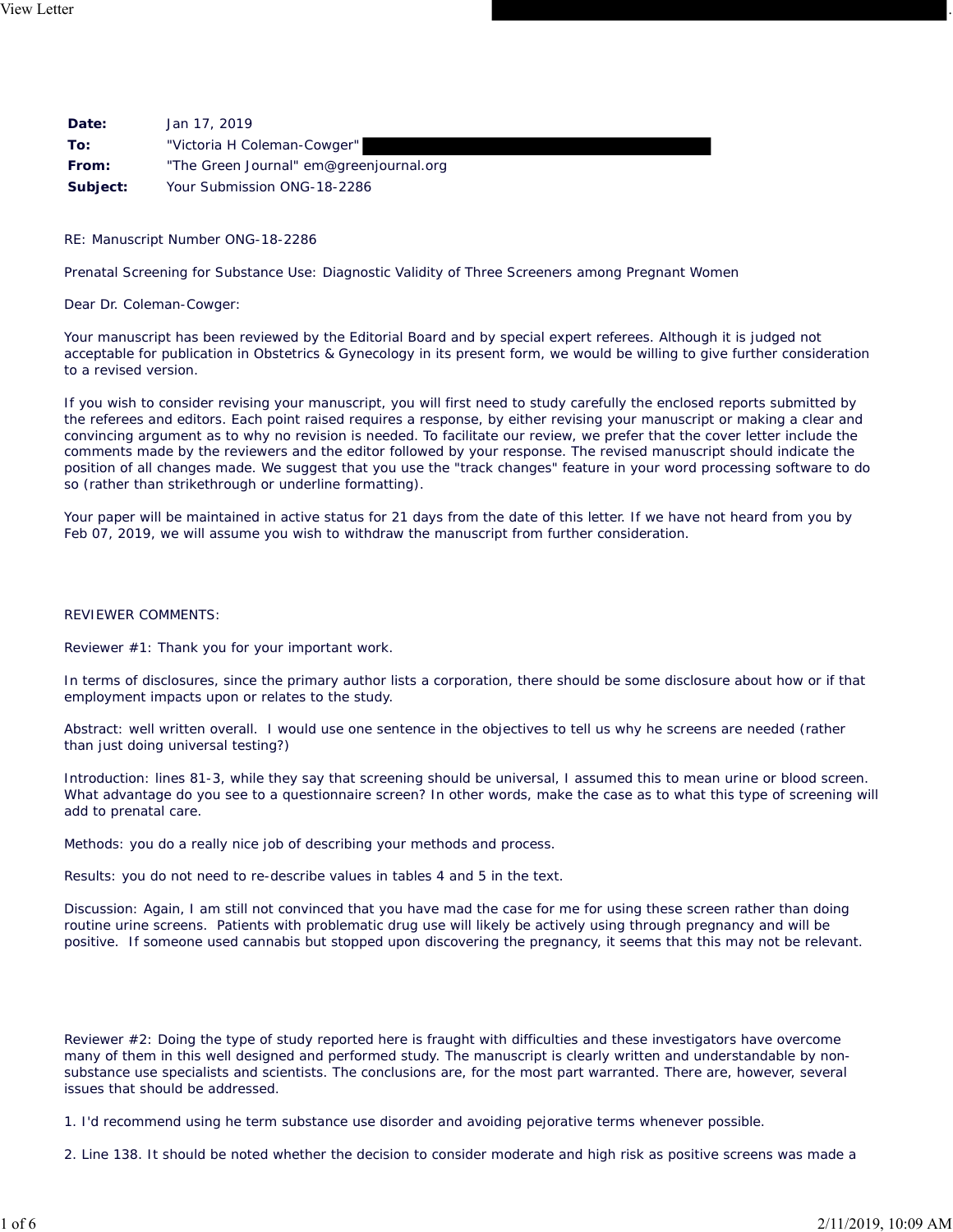priori or post hoc. The former would be more rigorous, the latter more susceptible to bias.

3. Line 153ff. The choice of urine and hair tests as the gold standard here has strengths and weaknesses. Each has sensitivity issues, for example. These should be noted in more detail in the discussion. Further, neither are useful for picking up alcohol and indeed no alcohol is reported as detected here (Table 3). The screens, however, include alcohol, which would impact the measures of merit. This should be noted in the manuscript and very likely suggests that a different screener should be used for alcohol use during pregnancy -- VERY IMPORTANT GIVEN THE MULTIPLE DOCUMENTED ANATOMIC AND NEURODEVELOPMENTS BEHAVIORAL ABNORMALITIES REPROTED WITH FETAL ALCOHOL EXPOSURE.

4. Line 165.The power analysis is under-discribed. It would be sensitive to the anticipated prevalence of positive and negative outcome measures. I don't understand the statements re false negative -- surely not a standard way of determining sample size or at least of reporting on it.

5. Line 181. The test-retest reliability is probably overestimated, given learning effects with data being re-collected so close together and perhaps patients wanting to please the research staff (social desirability); this might be noted in ht manuscript

6. Line 215ff. The specificity by race differnces need some discussion later in the paper. It's surey not clear to me why these should have occurred.

7. Line 263. The non-relevance of these findings re alcohol screening in pregnancy should be included here.

8. Line 280. Universal screening is not supported by the findings in this study -- no evidence for enhancing outcomes or reducing costs, especially when you've mentioned negatives like incarceration above. The results would support the use of the two screeners for ilicit drugs in pregnancy.

#### Reviewer #3:

Line 47 - It is probably unnecessary to give the sample size in the precis.

The introduction is well written, and the authors appear to be knowledgeable about the subject. The goal of this manuscript is to identify quality screening instruments for prenatal substance abuse.

Line 166 - The author's description of the sample size calculation should be more detailed. The authors previously published (BMJ Open. 2018 Feb 17;8(2): e020248 PMID 29455170) this description.

The overall study design is appropriate with the following limitations: 1) Two of the three survey instruments have been studied in pregnancy. Not surprising they performed better. 2) The applaud the efforts to obtain biological specimens. The trade-off is that the sample may not reflect the general population. Interestingly, biological data and patient self-reporting are reasonably correlated.

Table 1 - Do the authors have permission to publish 4P's PLUS questionnaire? It is my understanding that this is proprietary.

Table 3 - This prevalence data could be presented better with a bar graph

#### STATISTICAL EDITOR COMMENTS:

The Statistical Editor makes the following points that need to be addressed:

Table 3: Need to include CIs for all the prevalence estimates. Footnote should be added clarifying how a (+) was established: by examination of either hair or urine, or by requiring both (Table 4 implies that the results were slightly different. If substantially different, should add a supplemental table showing various criteria for (+) prevalence.

Table 4: The NPV and PPV estimates do not apply to other populations with different prevalence rates of (+) substance. A better metric would be LR(+) and LR(-). Also, given the sample sizes, should round values to nearest .1, not.01 and should include CIs for all estimates.

Table 5: Same comments re: rounding to nearest .1 (phi coefficient could be rounded to nearest .01), including CIs. Should also indicate either in this table or a supplemental table, the sample size for all the demographic subsets for each screening test.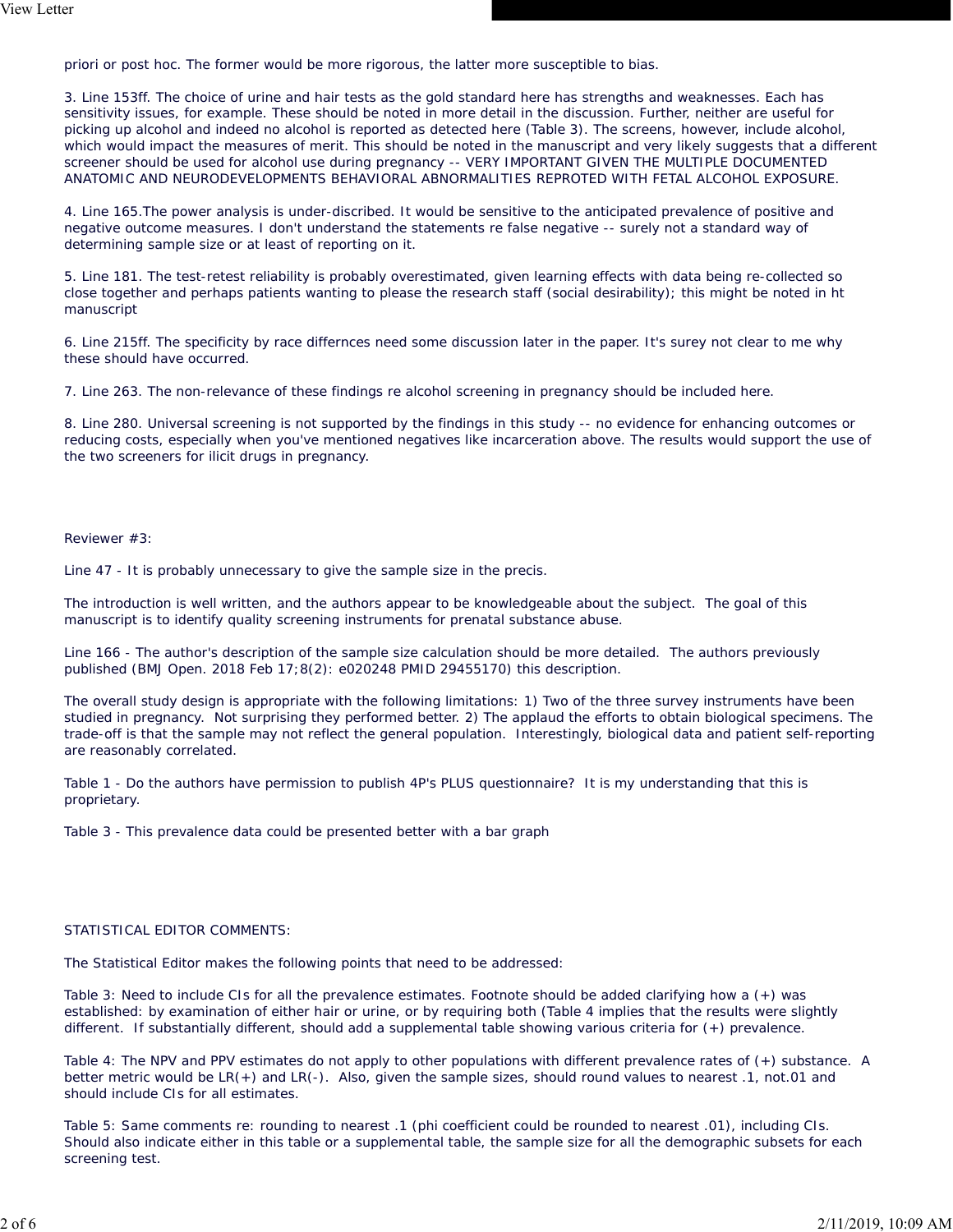General, lines 47-48: Need to indicate by stats testing the basis for "best" performance. Also, since two screens were cited as being superior to the third, that would make them better, not best, unless there was a stats basis for ordering them from best, better and last. The false negative estimate is redundant, since it is the complement of the sensitivity estimate, but if it is cited, then why is not the false positive estimate also cited? As a screening test, both are important and both have consequences. The false positive rates for 4P's and SURP-P are each quite high (70-80% range), compared to ~ 20% false positive rate for the NIDA test. Another useful metric for the three screening tests would be to state their overall accuracy (true positive + true negative)/(all test results), with CIs. It appears that the usual trade-off between specificity and sensitivity is more favorable to the NIDA screen.

The NIDA screen actually has statistically better AUC and accuracy metrics than did either the 4P's or the SURP-P screens. True, the NIDA screen had more false negatives, but far fewer false positives and generally had better discriminatory metrics than did the other two tests. Applied to the population tested, the NIDA did have higher false negative rates, but the other tests had much worse false positive rates, so the net result depends on the trade-off desired from the screening test.

#### EDITOR COMMENTS:

1. Thank you for your submission to Obstetrics & Gynecology. In addition to the comments from the reviewers above, you are being sent a notated PDF that contains the Editor's specific comments. Please review and consider the comments in this file prior to submitting your revised manuscript.

\*\*\*The notated PDF is uploaded to this submission's record in Editorial Manager. If you cannot locate the file, contact Randi Zung and she will send it by email - rzung@greenjournal.org.\*\*\*

- Most readers won't know what these two specific tools are before reading your paper. As the precis is supposed to be the "hook" on the table of contents page that draws peopel who use the TOC to determine what papers to read, could you make this more generic. Something like:by comparing results of three different tools to screen prenatal patients for drug abuse to biologic samples, two were found to have high screening characteristics. That's not perfect but do you see what I'm suggesting?

- As I read the tables that describe the different screening tools, it seems that they screen for different things.

- how can a screening tool have diagnostic validity? "Screener" sounds like a person. Would you consider substituting "Screening test or screening tool"?

- how were patients selected?

- were they each given all 3? Have they been validated by phone? On the first administration, how were the given? When were the biologic samples obtained with respect to the screening tools?

- you don't provide all of these in the abstract. you do report the false negative rate, however.

- congratulations to your study team. This is remarkable.

- A false positive rate would also be important. It would be problematic to label a patient as a substance user if she is not. In the manuscript, I hope you report this.

- while assumed, I'm not sure this is known, and you didn't test that in this study.
- ages 15-17 years. please add as appropriate throughout
- ACOG is the American College of Obstetricians and Gynecologists.
- as you've noted 2/3 are validated already. Could you explicate what you mean here by validation?
- STARD guidelines ask you to clarify in methods if data collection was planned before index testing (Propsective) or after (Retrospective). Please include this.
- in abstract you say it was a convenience sample. Was it consecutive or convenience? How did you decide on 500?
- was the order here also randomized?
- could you provide a little introduction about how you chose these (see STARD 10A). It looks like 2 are for any drugs and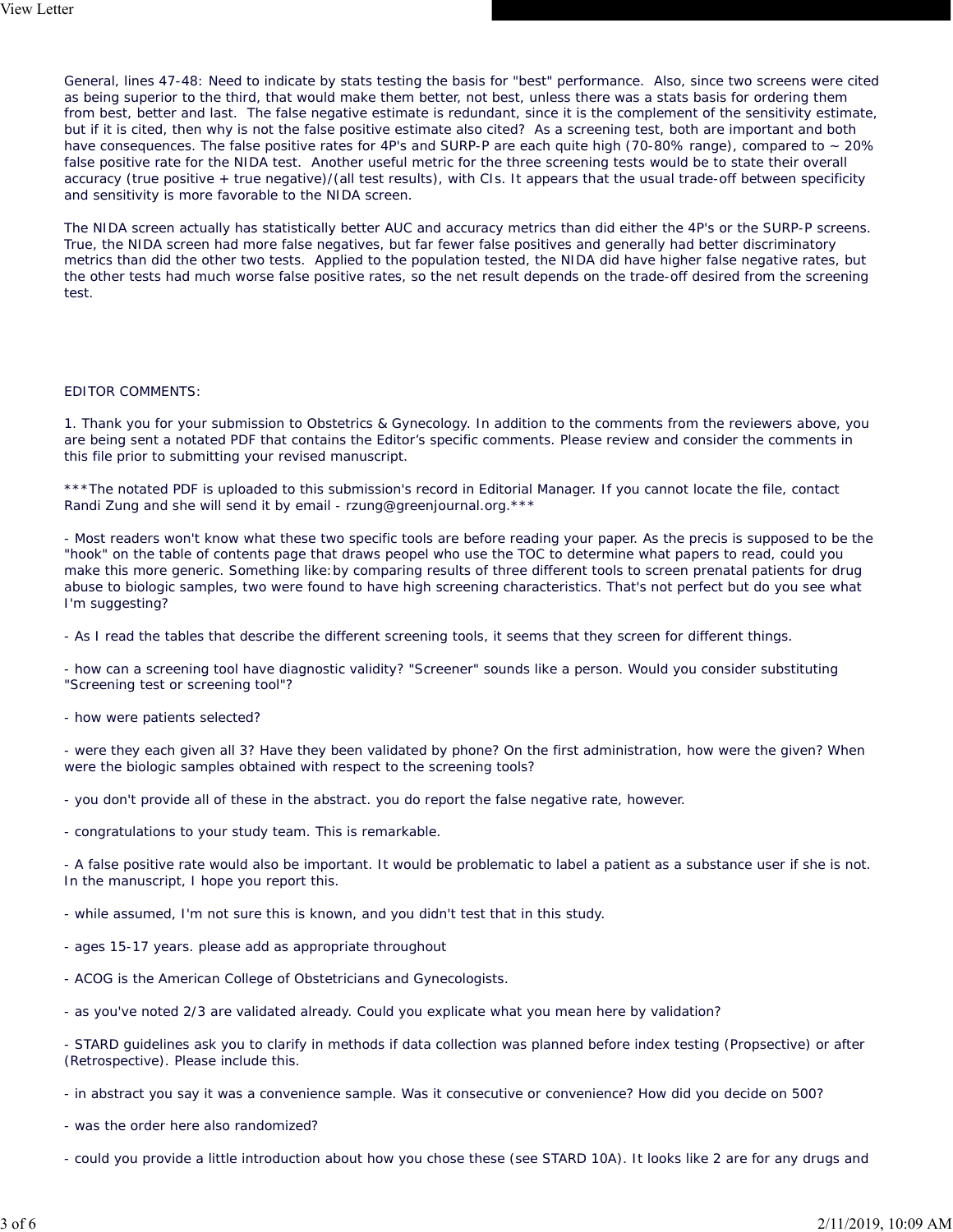SURP-P only for alcohol. Is that correct?

- could you explain that it is a two part test first?

- is this on the Quick Screen or the Assist that response on 2-7 are summed?

- are these NIDA's classifications or yours? If yours, how did you decide this? When did you decide this?

- how so if hair is for long term use? please be clear about ability of biologic samples to screen for EtOH

- spell out

- Please discuss here why you chose these outcomes as opposed to pos and neg predictive values (or including those). in your abstract you also report the false negative rate--if not a primary outcome, perhaps shouldn't be in abstract. As one reviewer noted, you have a fairly high rate of substance abuse in your clinic. Sensitivity and Specificity are important or course and should be independent of prevalence. For others who. might want to consider using these tools, a reporting of predictive values in your setting could help them in assessing in their own populations after implementation what the rates are.

- Based on STARD, please add discussion of 12 ab, 13 ab.
- You don't mention PPV and NPV on lines 162-164.

- were results of biological tests provided to the patients?

- Per STARD, any adverse events?

- This is called a primacy claim (your paper is the first or biggest) and must either be deleted or supported by providing the search terms used, dates, and data bases searched (Medline, Ovid, Pubmed, Google Scholar, etc) in order to substantiate your claim.

- Please include a more thorough comparison of the 3 screening tools in your manuscript. As I read what you've provided here and think about the differences the 4P's plus there is no question about illegal drugs (other than cannibas, not illegal everywhere). The ASSIT tool is more thorough (but tested poorly). The SURP tool only asks specifically about marijuana and Alcohol and the 3rd tool is very general.

- is this based on the screening test results only or on the biologic testing?

2. The Editors of Obstetrics & Gynecology are seeking to increase transparency around its peer-review process, in line with efforts to do so in international biomedical peer review publishing. If your article is accepted, we will be posting this revision letter as supplemental digital content to the published article online. Additionally, unless you choose to opt out, we will also be including your point-by-point response to the revision letter, as well as subsequent author queries. If you opt out of including your response, only the revision letter will be posted. Please reply to this letter with one of two responses: 1. OPT-IN: Yes, please publish my response letter and subsequent email correspondence related to author queries. 2. OPT-OUT: No, please do not publish my response letter and subsequent email correspondence related to author queries.

3. As of December 17, 2018, Obstetrics & Gynecology has implemented an "electronic Copyright Transfer Agreement" (eCTA) and will no longer be collecting author agreement forms. When you are ready to revise your manuscript, you will be prompted in Editorial Manager (EM) to click on "Revise Submission." Doing so will launch the resubmission process, and you will be walked through the various questions that comprise the eCTA. Each of your coauthors will receive an email from the system requesting that they review and electronically sign the eCTA.

Any author agreement forms previously submitted will be superseded by the eCTA. During the resubmission process, you are welcome to remove these PDFs from EM. However, if you prefer, we can remove them for you after submission.

4. Standard obstetric and gynecology data definitions have been developed through the reVITALize initiative, which was convened by the American College of Obstetricians and Gynecologists and the members of the Women's Health Registry Alliance. Obstetrics & Gynecology has adopted the use of the reVITALize definitions. Please access the obstetric and gynecology data definitions at https://www.acog.org/About-ACOG/ACOG-Departments/Patient-Safety-and-Quality-Improvement/reVITALize. If use of the reVITALize definitions is problematic, please discuss this in your point-by-point response to this letter.

5. Because of space limitations, it is important that your revised manuscript adhere to the following length restrictions by manuscript type: Original Research reports should not exceed 26 typed, double-spaced pages (6,500 words). Stated page limits include all numbered pages in a manuscript (i.e., title page, précis, abstract, text, references, tables, boxes, figure legends, and print appendixes) but exclude references.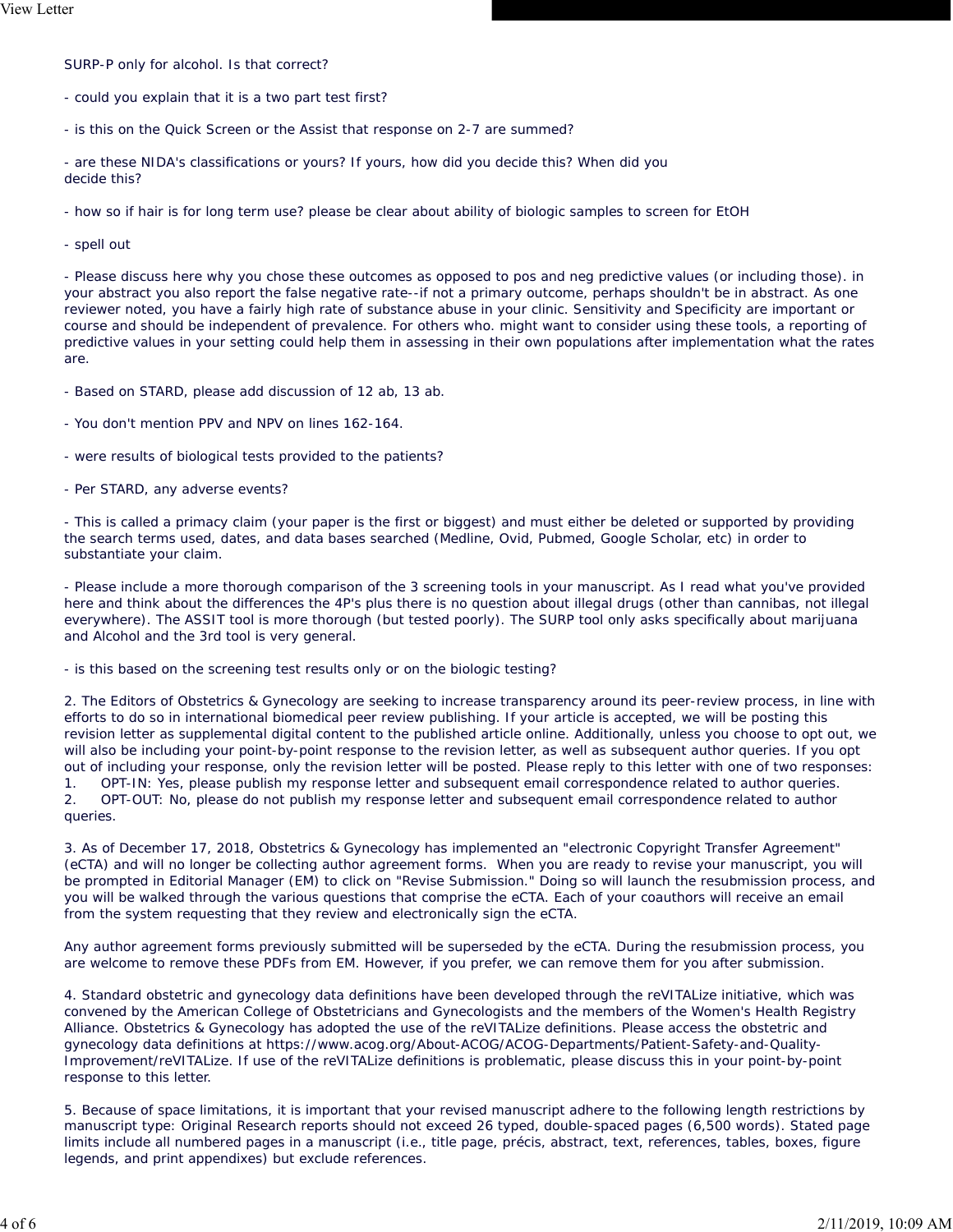6. Specific rules govern the use of acknowledgments in the journal. Please note the following guidelines:

\* All financial support of the study must be acknowledged.

\* Any and all manuscript preparation assistance, including but not limited to topic development, data collection, analysis, writing, or editorial assistance, must be disclosed in the acknowledgments. Such acknowledgments must identify the entities that provided and paid for this assistance, whether directly or indirectly.

\* All persons who contributed to the work reported in the manuscript, but not sufficiently to be authors, must be acknowledged. Written permission must be obtained from all individuals named in the acknowledgments, as readers may infer their endorsement of the data and conclusions. Please note that your response in the journal's electronic author form verifies that permission has been obtained from all named persons.

\* If all or part of the paper was presented at the Annual Clinical and Scientific Meeting of the American College of Obstetricians and Gynecologists or at any other organizational meeting, that presentation should be noted (include the exact dates and location of the meeting).

7. Provide a précis on the second page, for use in the Table of Contents. The précis is a single sentence of no more than 25 words that states the conclusion(s) of the report (ie, the bottom line). The précis should be similar to the abstract's conclusion. Do not use commercial names, abbreviations, or acronyms in the précis. Please avoid phrases like "This paper presents" or "This case presents."

8. The most common deficiency in revised manuscripts involves the abstract. Be sure there are no inconsistencies between the Abstract and the manuscript, and that the Abstract has a clear conclusion statement based on the results found in the paper. Make sure that the abstract does not contain information that does not appear in the body text. If you submit a revision, please check the abstract carefully.

In addition, the abstract length should follow journal guidelines. The word limits for different article types are as follows: Original Research articles, 300 words. Please provide a word count.

9. Only standard abbreviations and acronyms are allowed. A selected list is available online at http://edmgr.ovid.com /ong/accounts/abbreviations.pdf. Abbreviations and acronyms cannot be used in the title or précis. Abbreviations and acronyms must be spelled out the first time they are used in the abstract and again in the body of the manuscript.

10. The journal does not use the virgule symbol (/) in sentences with words. Please rephrase your text to avoid using "and/or," or similar constructions throughout the text. You may retain this symbol if you are using it to express data or a measurement.

11. Line 246: We discourage claims of first reports since they are often difficult to prove. How do you know this is the first report? If this is based on a systematic search of the literature, that search should be described in the text (search engine, search terms, date range of search, and languages encompassed by the search). If on the other hand, it is not based on a systematic search but only on your level of awareness, it is not a claim we permit.

12. Please review the journal's Table Checklist to make sure that your tables conform to journal style. The Table Checklist is available online here: http://edmgr.ovid.com/ong/accounts/table\_checklist.pdf.

13. The American College of Obstetricians and Gynecologists' (ACOG) documents are frequently updated. These documents may be withdrawn and replaced with newer, revised versions. If you cite ACOG documents in your manuscript, be sure the reference you are citing is still current and available. If the reference you are citing has been updated (ie, replaced by a newer version), please ensure that the new version supports whatever statement you are making in your manuscript and then update your reference list accordingly (exceptions could include manuscripts that address items of historical interest). If the reference you are citing has been withdrawn with no clear replacement, please contact the editorial office for assistance (obgyn@greenjournal.org). In most cases, if an ACOG document has been withdrawn, it should not be referenced in your manuscript (exceptions could include manuscripts that address items of historical interest). All ACOG documents (eg, Committee Opinions and Practice Bulletins) may be found via the Clinical Guidance & Publications page at https://www.acog.org/Clinical-Guidance-and-Publications/Search-Clinical-Guidance.

14. Figure 1: Please upload as a separate figure file on Editorial Manager. Additionally, were the 6 with incomplete or missing index tests not excluded (500–6–47 does not equal 453).

15. Authors whose manuscripts have been accepted for publication have the option to pay an article processing charge and publish open access. With this choice, articles are made freely available online immediately upon publication. An information sheet is available at http://links.lww.com/LWW-ES/A48. The cost for publishing an article as open access can be found at http://edmgr.ovid.com/acd/accounts/ifauth.htm.

Please note that if your article is accepted, you will receive an email from the editorial office asking you to choose a publication route (traditional or open access). Please keep an eye out for that future email and be sure to respond to it promptly.

16. If you choose to revise your manuscript, please submit your revision via Editorial Manager for Obstetrics & Gynecology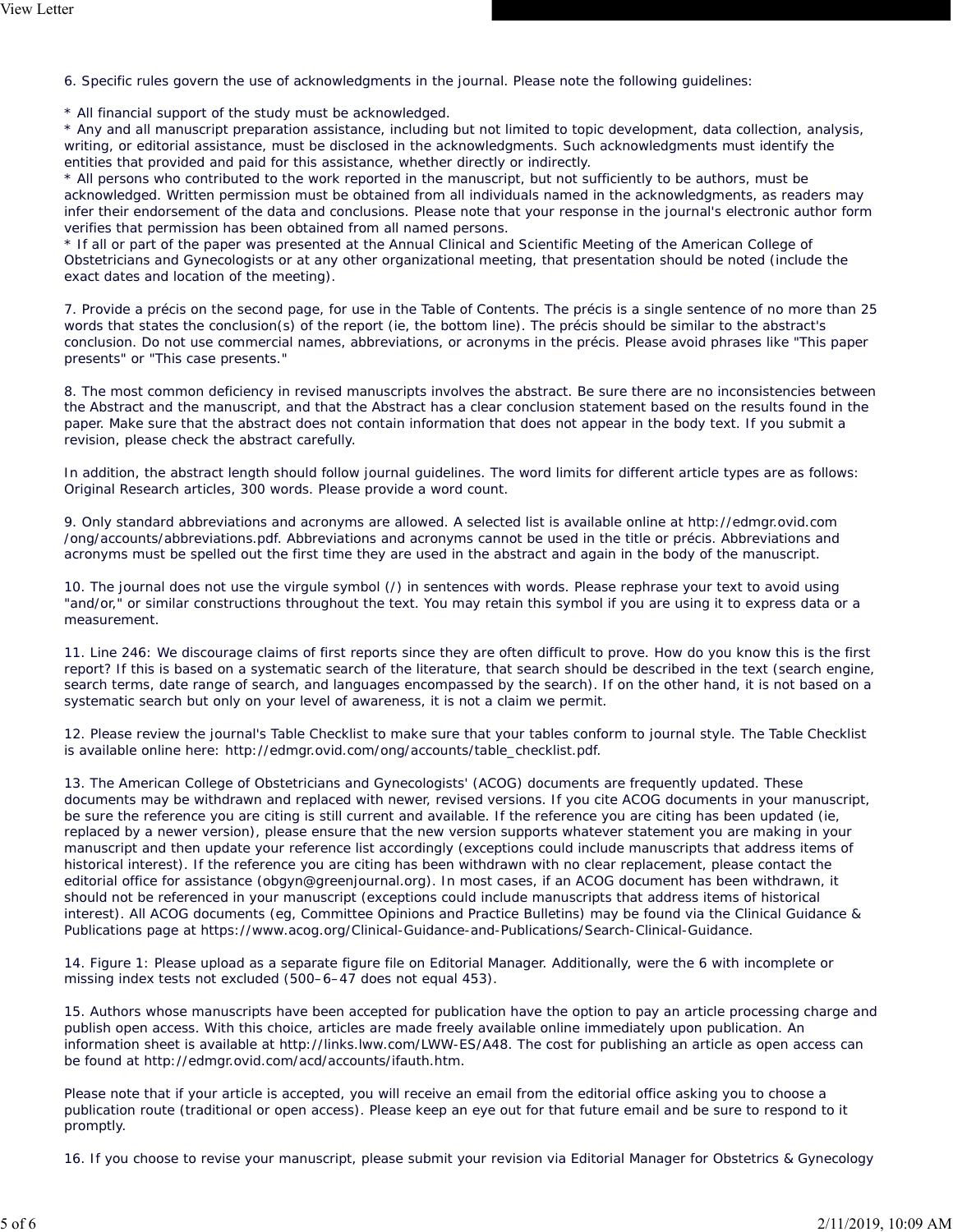at http://ong.editorialmanager.com. It is essential that your cover letter list point-by-point the changes made in response to each criticism. Also, please save and submit your manuscript in a word processing format such as Microsoft Word.

If you submit a revision, we will assume that it has been developed in consultation with your co-authors and that each author has given approval to the final form of the revision.

Again, your paper will be maintained in active status for 21 days from the date of this letter. If we have not heard from you by Feb 07, 2019, we will assume you wish to withdraw the manuscript from further consideration.

Sincerely,

Nancy C. Chescheir, MD Editor-in-Chief

2017 IMPACT FACTOR: 4.982 2017 IMPACT FACTOR RANKING: 5th out of 82 ob/gyn journals

\_\_\_\_\_\_\_\_\_\_\_\_\_\_\_\_\_\_\_\_\_\_\_\_\_\_\_\_\_\_\_\_\_\_\_\_\_\_\_\_\_\_\_\_\_\_\_\_\_\_

In compliance with data protection regulations, please contact the publication office if you would like to have your personal information removed from the database.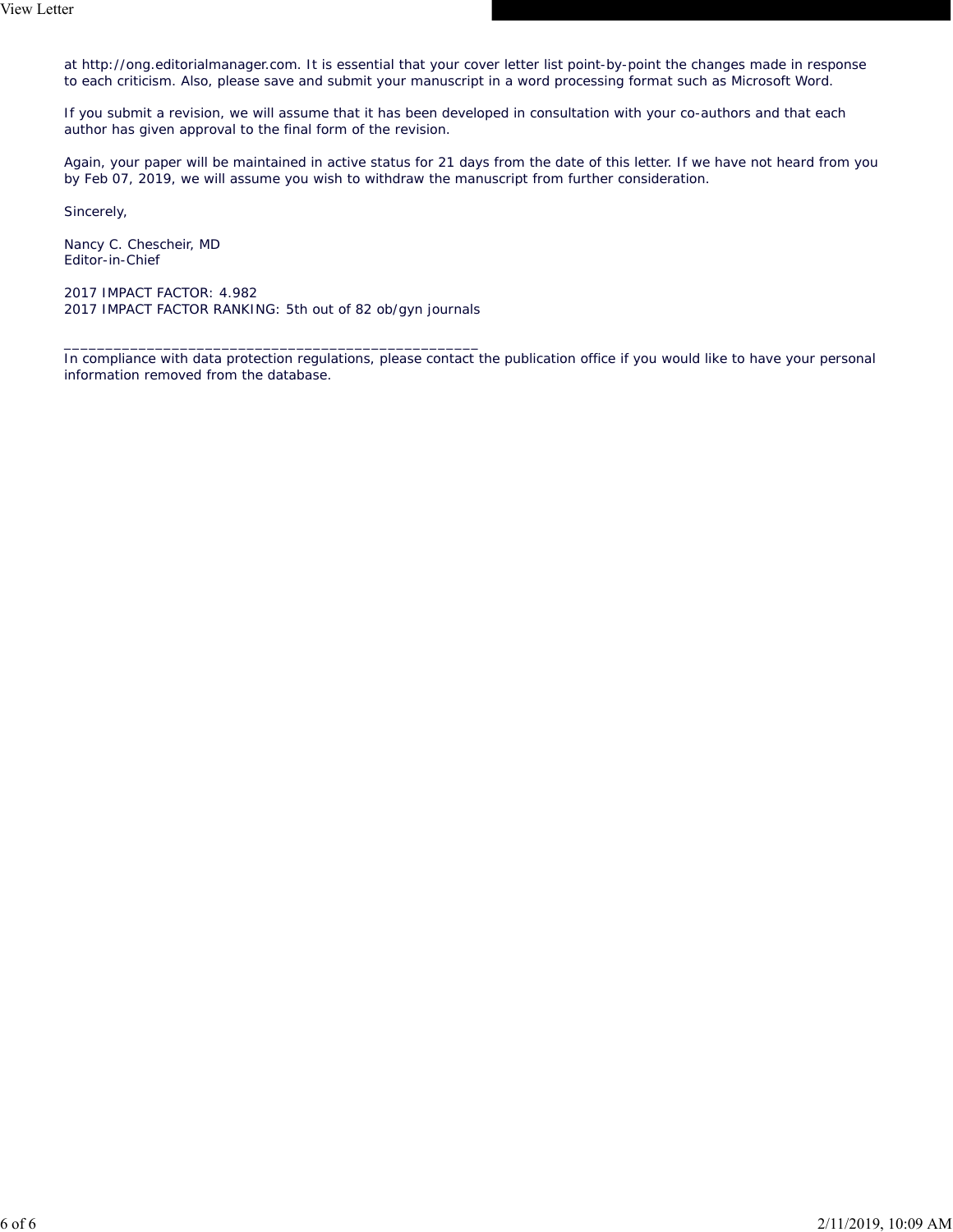

February 7, 2019

Nancy Chescheir, MD, Editor *Obstetrics & Gynecology*

Dear Dr. Chescheir:

My co-authors and I are grateful for the opportunity to submit a revised version of our manuscript, "Prenatal Screening for Substance Use: Comparing Accuracy of Three Screening Tools among Pregnant Women" for continued consideration as Original Research in *Obstetrics & Gynecology*. We were encouraged by the reviewers' recognition of the importance of our work and appreciated the detailed feedback offered for improving upon our original manuscript. We have addressed the reviewers' and editors' concerns point-by-point.

#### Reviewer #1:

"In terms of disclosures, since the primary author lists a corporation, there should be some disclosure about how or if that employment impacts upon or relates to the study."

*Dr. Coleman-Cowger is employed by and receives a salary from The Emmes Corporation. However, this employment does not impact upon or relate to the study, which is funded by a grant from NIDA. The grant was originally awarded and data collection was completed while Dr. Coleman-Cowger was at Battelle.*

"Abstract: well written overall. I would use one sentence in the objectives to tell us why the screens are needed (rather than just doing universal testing?)"

*Thank you for this comment. We agree that it is important for readers to understand the difference between screening tools and biologic testing and have added a sentence to the Objectives. We have also added the following information to the introduction on lines 86-87: "Although many providers use biologic testing to determine use, a positive urine toxicology does not provide any context regarding temporality of use or indications of problematic use."*

"Introduction: lines 81-3, while they say that screening should be universal, I assumed this to mean urine or blood screen. What advantage do you see to a questionnaire screen? In other words, make the case as to what this type of screening will add to prenatal care."

*We agree with your statement and thank you for this feedback. The following statement has been added to lines 86-87 in the introduction: "Although many providers use biologic testing to determine use, a positive urine toxicology does not provide any context regarding temporality of use or indications of problematic use."*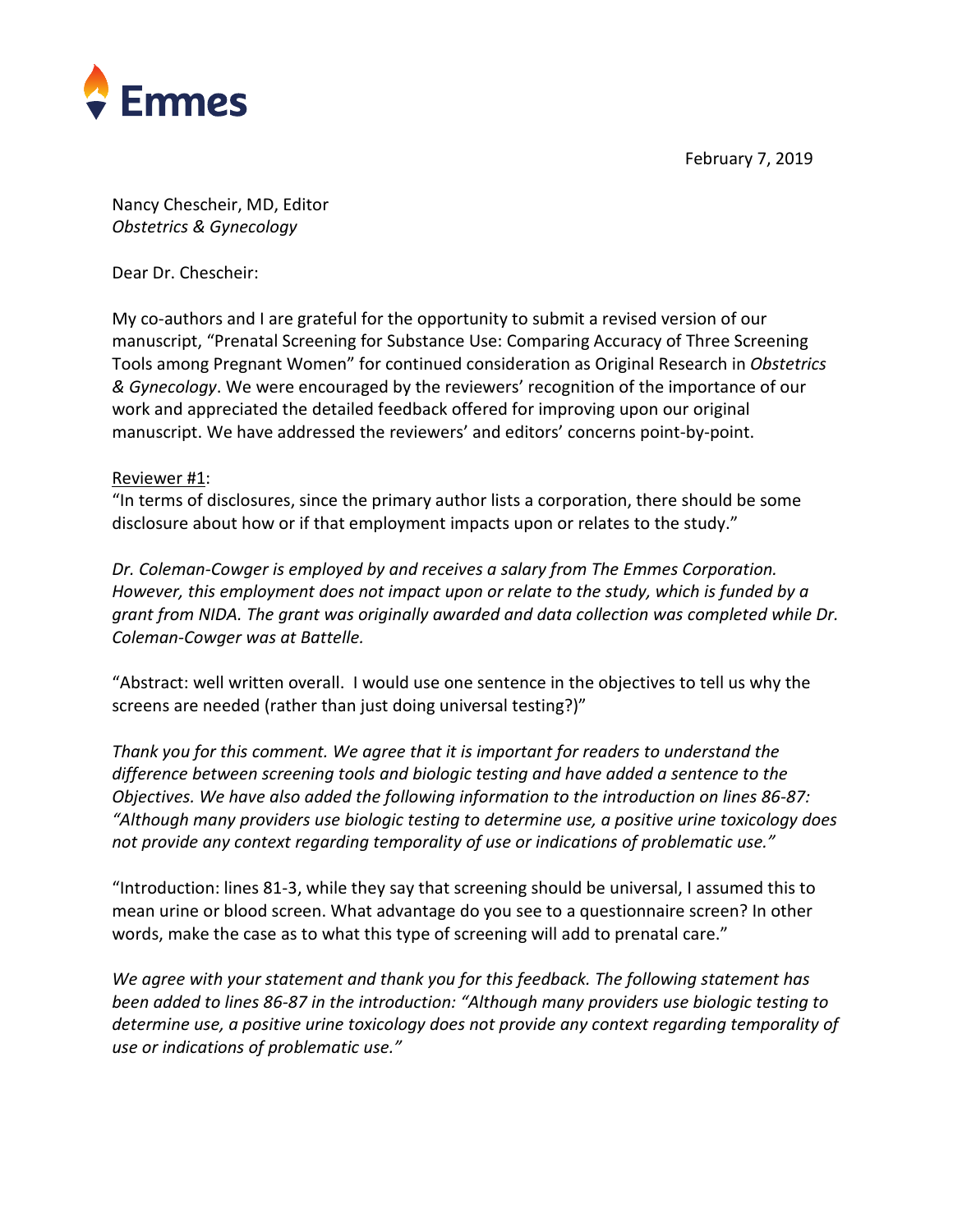"Methods: you do a really nice job of describing your methods and process."

#### *Thank you.*

"Results: you do not need to re-describe values in tables 4 and 5 in the text."

## *We have edited the text in the Results section so as not to re-state the values from tables 4 and 5 in the text, except for race differences which we felt was clearer to keep in text.*

"Discussion: Again, I am still not convinced that you have made the case for me for using these screens rather than doing routine urine screens. Patients with problematic drug use will likely be actively using through pregnancy and will be positive. If someone used cannabis but stopped upon discovering the pregnancy, it seems that this may not be relevant."

*The following sentence was added to lines 259-262: "Urine tests, although relatively easy to obtain, are subject to variable excretion rates meaning that a negative toxicology test does not necessarily preclude recent use, particularly for those drugs with a short half-life. Although hair sampling tests for a longer duration of exposure, its collection is more arduous and not likely to be employed in most obstetric practices." We have also added the following sentence to lines 290-292: "Although screening with biologic tests such as urine toxicology have utility for confirmatory testing, screening questionnaires are low cost, non-invasive and allow self-report of use, which may provide context and assist in the building of a trusting doctor-patient relationship which is essential in the treatment of substance use disorders."* 

### Reviewer #2:

"I'd recommend using the term substance use disorder and avoiding pejorative terms whenever possible."

*In this manuscript, we utilize the terminology "illicit drug use" and "prescription drug misuse" to align with that used by the National Survey on Drug Use and Health, but otherwise use "substance use" throughout. We do not use "substance use disorder" as the screening tools are not diagnostic and are screening for substance use only.* 

"Line 138. It should be noted whether the decision to consider moderate and high risk as positive screens was made a priori or post hoc. The former would be more rigorous, the latter more susceptible to bias."

### *We have noted in the manuscript that this was an a priori decision.*

"Line 153ff. The choice of urine and hair tests as the gold standard here has strengths and weaknesses. Each has sensitivity issues, for example. These should be noted in more detail in the discussion. Further, neither are useful for picking up alcohol and indeed no alcohol is reported as detected here (Table 3). The screens, however, include alcohol, which would impact the measures of merit. This should be noted in the manuscript and very likely suggests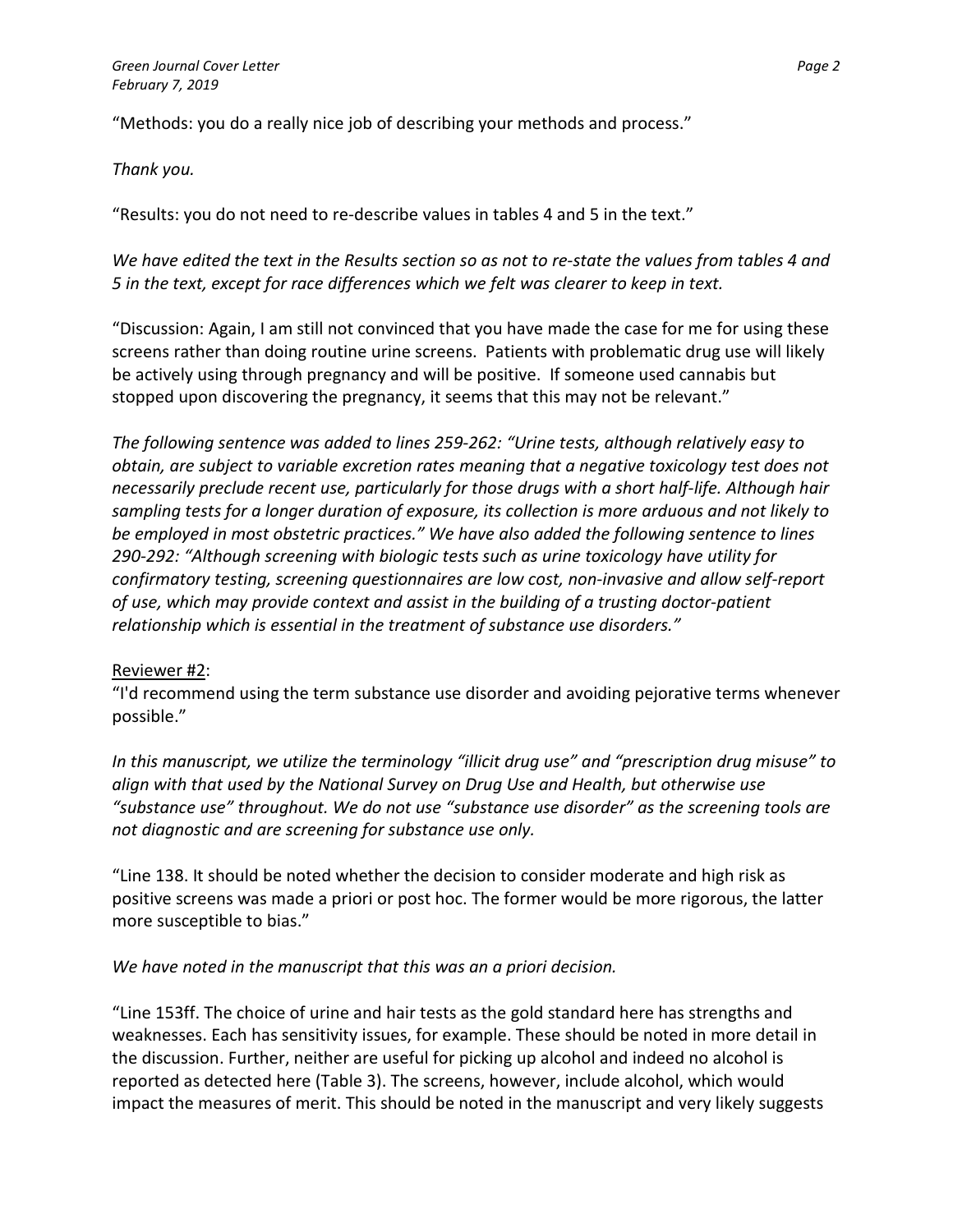that a different screener should be used for alcohol use during pregnancy -- VERY IMPORTANT GIVEN THE MULTIPLE DOCUMENTED ANATOMIC AND NEURODEVELOPMENTS BEHAVIORAL ABNORMALITIES REPROTED WITH FETAL ALCOHOL EXPOSURE."

*We have addressed the strengths and weaknesses of biologic testing in the Discussion. Drug testing with hair and urine samples have limitations in that urine and hair testing can produce false positives and cannot tell timing or dosage of substance use. Hair sample testing does not include benzodiazepines, barbiturates or tricyclic antidepressants, additionally, hair samples allow for detecting substance use for up to 90 days after last use compared to 5-14 days for urine. It is in recognition of these individual limitations that we used a combination of the two, allowing for detection of recent substance use, and up to 90 days afterwards. We could not determine from this study the accuracy of the selected screeners in detecting prenatal alcohol use, as ethanol was not measured via biologic testing. The purpose of this study was specific to illicit and prescription drugs and no conclusions can be drawn about the accuracy of the screening tools for alcohol.*

"Line 165.The power analysis is under-described. It would be sensitive to the anticipated prevalence of positive and negative outcome measures. I don't understand the statements re false negative -- surely not a standard way of determining sample size or at least of reporting on it."

### *We have addressed this and expanded the description of the sample size calculations.*

"Line 181. The test-retest reliability is probably overestimated, given learning effects with data being re-collected so close together and perhaps patients wanting to please the research staff (social desirability); this might be noted in the manuscript."

### *We have addressed this concern by expanding our discussion.*

"Line 215ff. The specificity by race differences need some discussion later in the paper. It's not clear to me why these should have occurred."

*We speak more to the observed race differences in the Discussion, noting that these may be due to differences in substance use by subgroup and differences in the screening tools and how they assess substance use.*

"Line 263. The non-relevance of these findings re alcohol screening in pregnancy should be included here."

*We acknowledge in the Discussion that this study did not focus on alcohol screening.*

"Line 280. Universal screening is not supported by the findings in this study -- no evidence for enhancing outcomes or reducing costs, especially when you've mentioned negatives like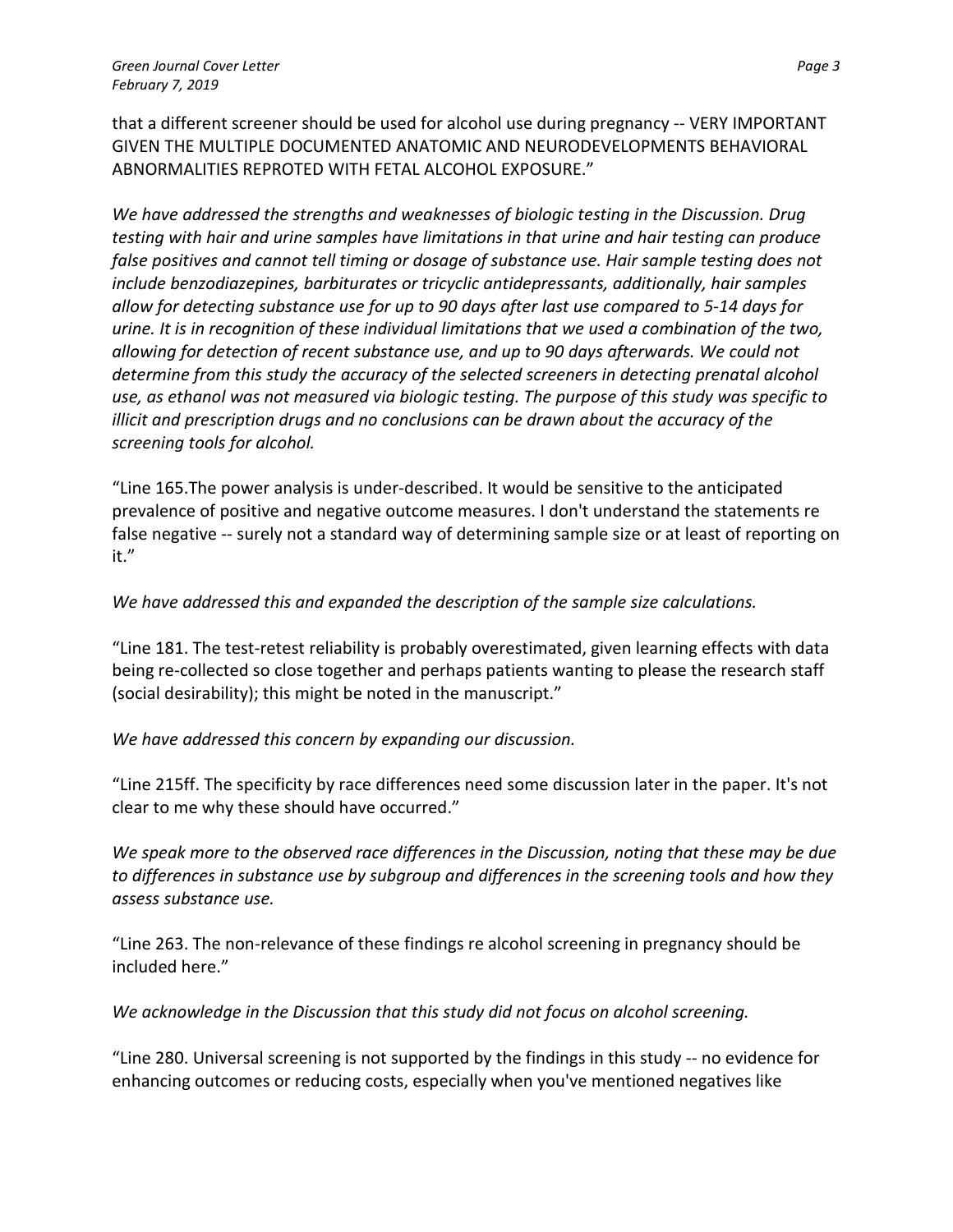#### *Green Journal Cover Letter Page 4 February 7, 2019*

incarceration above. The results would support the use of the two screeners for illicit drugs in pregnancy."

*Thank you for this comment. We have removed this line from the discussion/conclusions.*

### Reviewer #3:

"Line 47 - It is probably unnecessary to give the sample size in the precis."

*We have removed the sample size from the precis.*

"Line 166 - The author's description of the sample size calculation should be more detailed. The authors previously published (BMJ Open. 2018 Feb 17;8(2): e020248 PMID 29455170) this description."

*We have expanded the description of the sample size calculations.*

"The overall study design is appropriate with the following limitations: 1) Two of the three survey instruments have been studied in pregnancy. Not surprising they performed better. 2) The applaud the efforts to obtain biological specimens. The trade-off is that the sample may not reflect the general population. Interestingly, biological data and patient self-reporting are reasonably correlated."

*We have added these limitations to the Discussion section.* 

"Table 1 - Do the authors have permission to publish 4P's PLUS questionnaire? It is my understanding that this is proprietary."

*We have removed reference to the specific questions from the 4P's Plus and stated copyright limitations in the footnotes.*

"Table 3 - This prevalence data could be presented better with a bar graph."

*We appreciate the reviewer's suggestion and have removed Table 3. We now present the data from that table in a bar graph (Figure 2).*

# Statistical Editor:

"Table 3: Need to include CIs for all the prevalence estimates. Footnote should be added clarifying how a (+) was established: by examination of either hair or urine, or by requiring both (Table 4 implies that the results were slightly different. If substantially different, should add a supplemental table showing various criteria for (+) prevalence."

*We have addressed this in the manuscript.*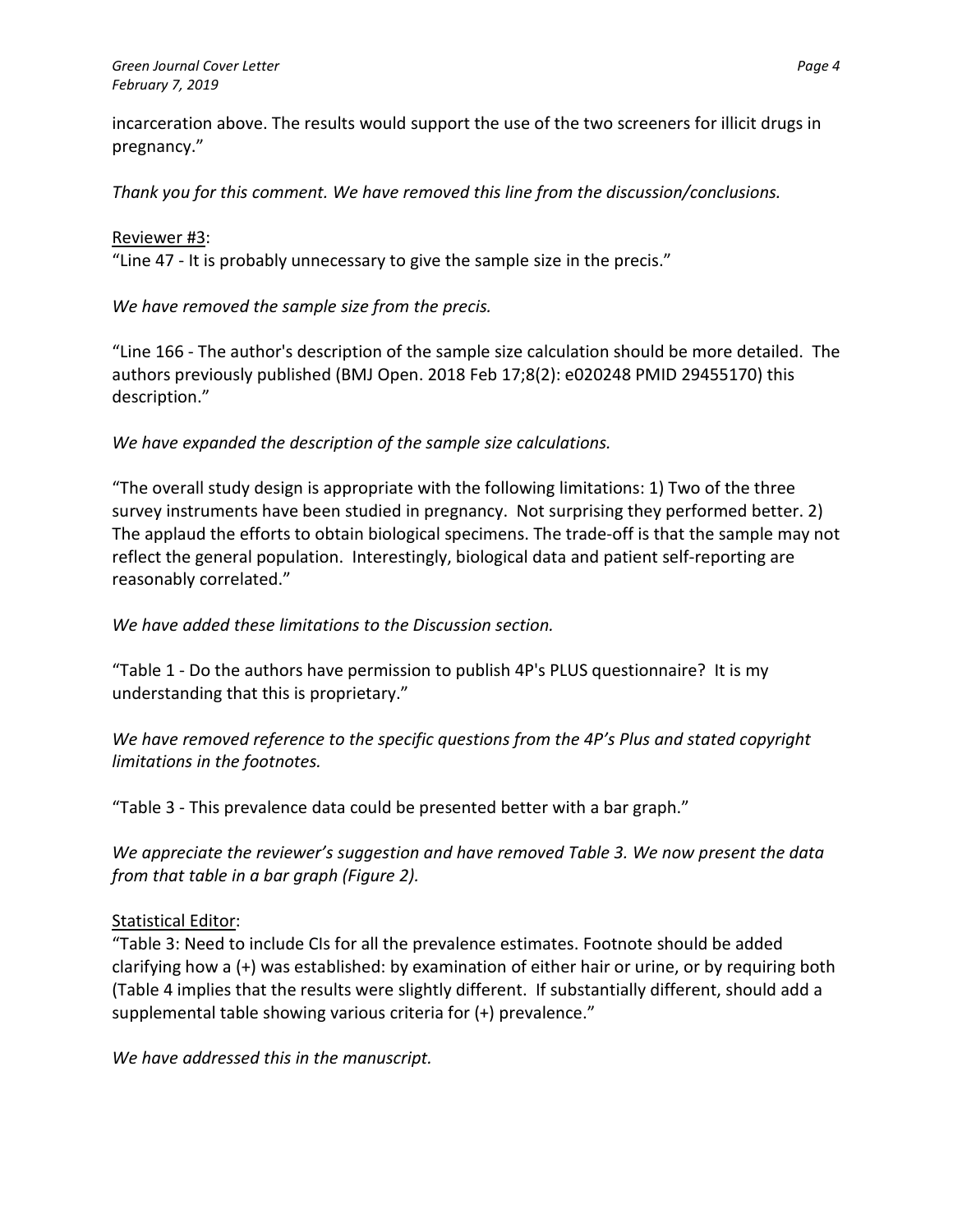"Table 4: The NPV and PPV estimates do not apply to other populations with different prevalence rates of (+) substance. A better metric would be LR(+) and LR(-). Also, given the sample sizes, should round values to nearest .1, not.01 and should include CIs for all estimates."

## *We have included confidence intervals and corrected the decimal places.*

"Table 5: Same comments re: rounding to nearest .1 (phi coefficient could be rounded to nearest .01), including CIs. Should also indicate either in this table or a supplemental table, the sample size for all the demographic subsets for each screening test."

### *We have addressed this in the manuscript.*

"General, lines 47-48: Need to indicate by stats testing the basis for "best" performance. Also, since two screens were cited as being superior to the third, that would make them better, not best, unless there was a stats basis for ordering them from best, better and last. The false negative estimate is redundant, since it is the complement of the sensitivity estimate, but if it is cited, then why is not the false positive estimate also cited? As a screening test, both are important and both have consequences. The false positive rates for 4P's and SURP-P are each quite high (70-80% range), compared to  $\sim$  20% false positive rate for the NIDA test. Another useful metric for the three screening tests would be to state their overall accuracy (true positive + true negative)/(all test results), with CIs. It appears that the usual trade-off between specificity and sensitivity is more favorable to the NIDA screen."

*We have removed reference to "better" or "best" as we include all the indices for the reader to make an informed judgment about each screening tool's usefulness.*

"The NIDA screen actually has statistically better AUC and accuracy metrics than did either the 4P's or the SURP-P screens. True, the NIDA screen had more false negatives, but far fewer false positives and generally had better discriminatory metrics than did the other two tests. Applied to the population tested, the NIDA did have higher false negative rates, but the other tests had much worse false positive rates, so the net result depends on the trade-off desired from the screening test."

*We agree and leave the trade-off decisions up to the reader.*

## Editor:

"Most readers won't know what these two specific tools are before reading your paper. As the precis is supposed to be the "hook" on the table of contents page that draws people who use the TOC to determine what papers to read, could you make this more generic…"

*We have edited the precis to be less specific and capture a reader's attention.*

"As I read the tables that describe the different screening tools, it seems that they screen for different things."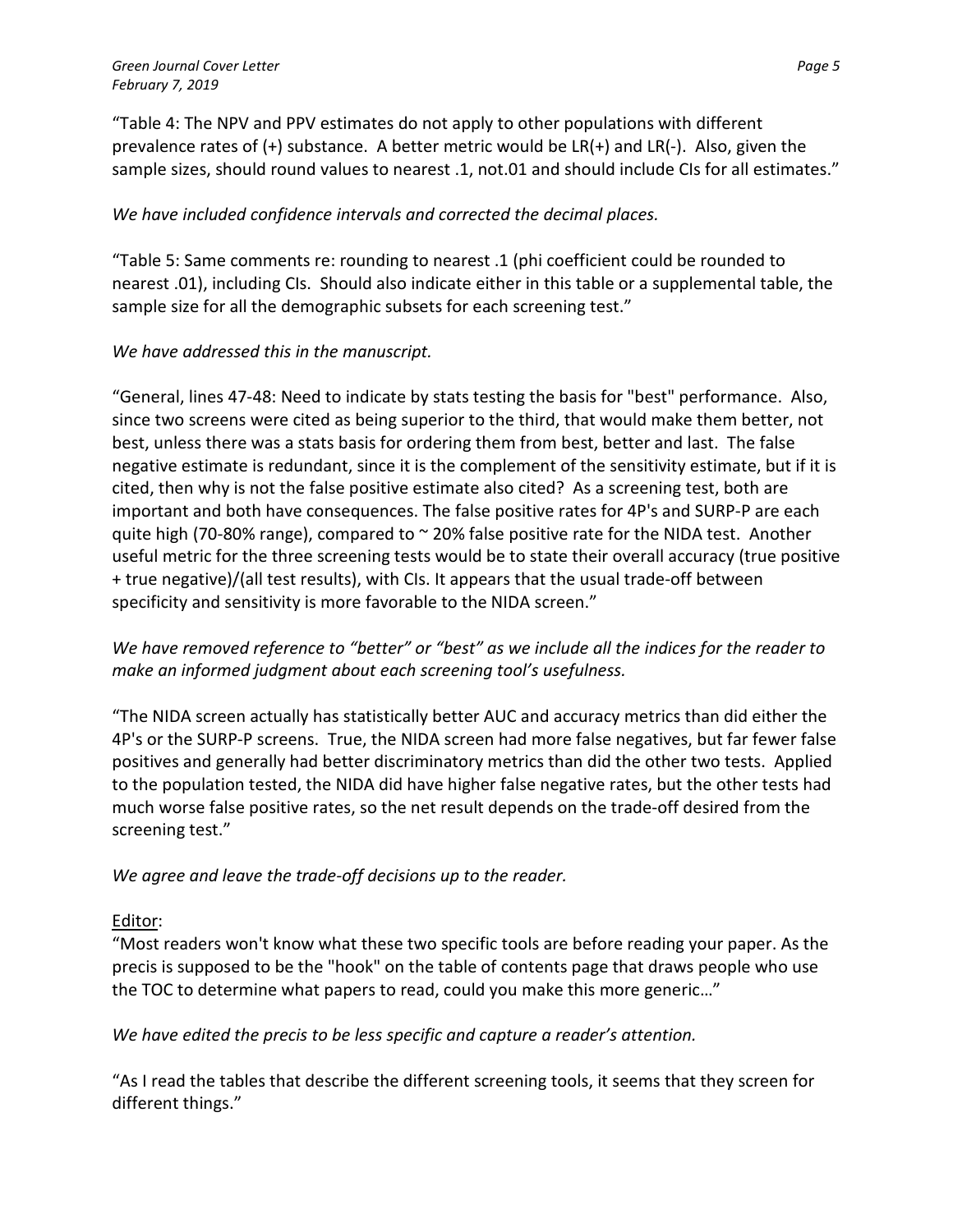*We have included a more thorough comparison of the 3 screening tools, and what they screen for, in the Discussion section.*

"how can a screening tool have diagnostic validity?"

*We have changed the wording for clarity to simply note "validity." Given that we are examining the accuracy of screening tools in identifying substance use rather than a diagnosis of substance use disorder, we recognize that the terminology diagnostic validity could be confusing. We also state in the discussion that a positive screen is not intended to be diagnostic.*

"Screener" sounds like a person. Would you consider substituting "Screening test or screening tool"?

*We have edited the text throughout to "screening tool" instead of "screener."*

"how were patients selected?"

*Patient selection is detailed in the materials and methods section of the paper; however, the abstract has been corrected to state the sample as "consecutive" rather than "convenience."*

"were they each given all 3? Have they been validated by phone? On the first administration, how were the given? When were the biologic samples obtained with respect to the screening tools?"

*Each participant was given all 3 screening tools in a randomized order. The tools have not been validated for telephone administration, and this is now noted in the text, along with answers to each of the editor's subsequent questions.*

"you don't provide all of these in the abstract. you do report the false negative rate, however."

*We generally agree with the reviewer's sentiments on this. As such, we have stuck to reporting only sensitivity and specificity in the abstract. We have also taken out false negative rates, since these are really just the inverse of sensitivity.*

"A false positive rate would also be important. It would be problematic to label a patient as a substance user if she is not. In the manuscript, I hope you report this."

*Thank you for this comment. We completely agree. We feel that this issue was addressed in the paragraph in the discussion that begins "The high false positive rate needs to be taken into account when recommending these screeners…"*

"while assumed, I'm not sure this is known, and you didn't test that in this study."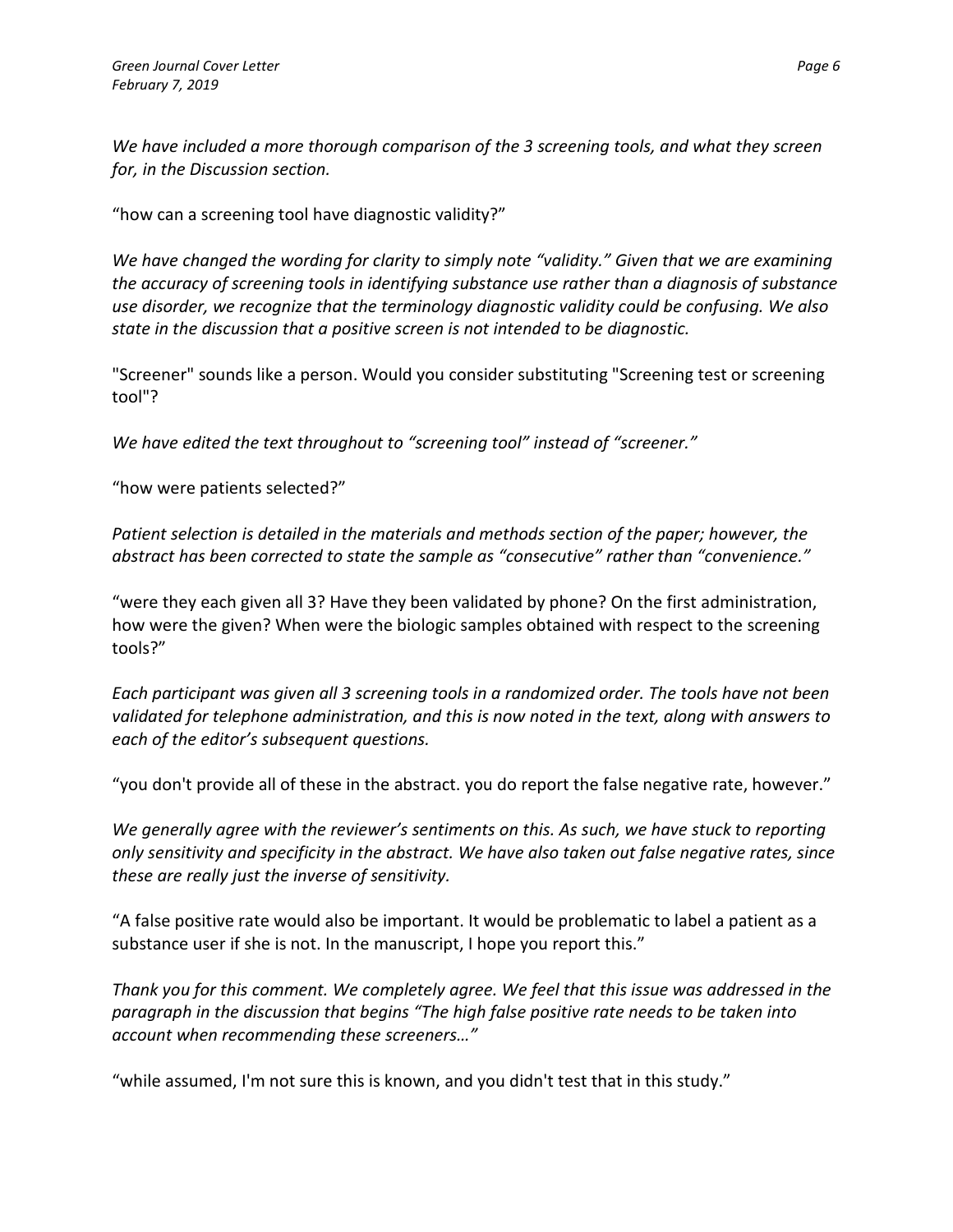*We have removed this part of the sentence from the abstract.*

"ages 15-17 years. please add as appropriate throughout"

*We have now added "years" throughout.* 

"ACOG is the American College of Obstetricians and Gynecologists."

*This correction has been made.*

"as you've noted 2/3 are validated already. Could you explicate what you mean here by validation?"

*Validation here refers to validation by hair and urine biologic testing confirmation. Previously validated studies were done by interviews or urine only.*

"STARD guidelines ask you to clarify in methods if data collection was planned before index testing (Prospective) or after (Retrospective). Please include this."

*We now state that data collection was prospective.*

"in abstract you say it was a convenience sample. Was it consecutive or convenience? How did you decide on 500?"

*It was consecutive. This has been corrected in the abstract. Our sample of 500 was decided upon prior to study start and was based on preliminary clinic data and power calculations.*

"was the order here also randomized?"

*Yes, the order of index tests was randomized in the follow-up as well. We have added this information to the manuscript.*

"could you provide a little introduction about how you chose these (see STARD 10A). It looks like 2 are for any drugs and SURP-P only for alcohol. Is that correct?"

*Introductory text has been added to the Index Tests section to clarify how the three screening tools were chosen. All are intended to be screening tools for substance use, including the SURP-P (though the questions only inquire about alcohol and marijuana use).*

"could you explain that it is a two part test first?"

*We have added a sentence explaining that this is a two-part screening tool.*

"is this on the Quick Screen or the Assist that response on 2-7 are summed?"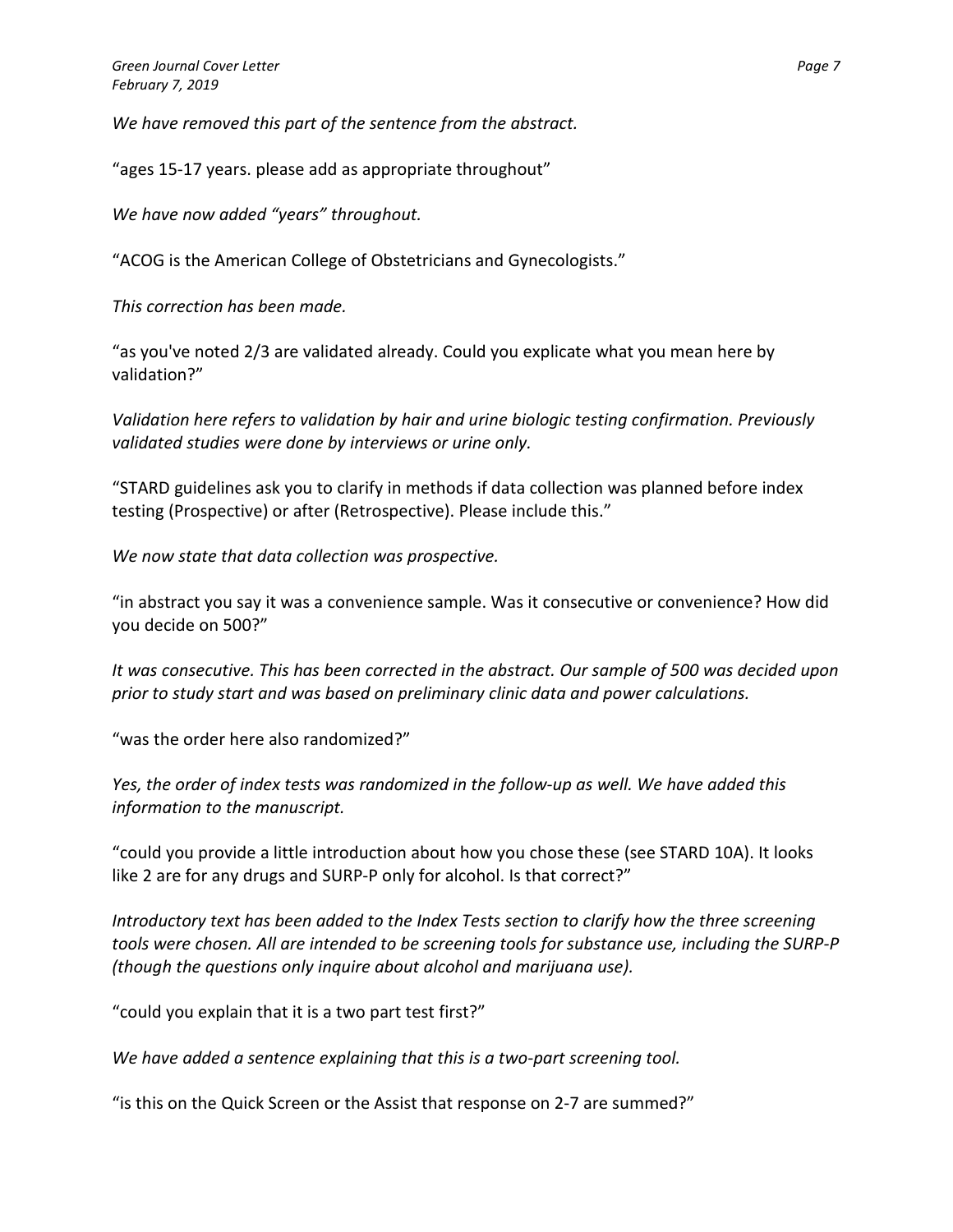*The ASSIST contains items 2-7. We have modified the wording to make this more clear in the text.*

"are these NIDA's classifications or yours? If yours, how did you decide this? When did you decide this?"

*These are NIDA's classifications.*

"how so if hair is for long term use? please be clear about ability of biologic samples to screen for EtOH"

*The text was missing the word "less" so that it read incorrectly. It has been corrected. We are now clear in our Limitations section that alcohol use was not biochemically verified as our tests did not measure EtOH.*

"spell out"

*We have edited to spell out electronic health records.*

"Please discuss here why you chose these outcomes as opposed to pos and neg predictive values (or including those). in your abstract you also report the false negative rate--if not a primary outcome, perhaps shouldn't be in abstract. As one reviewer noted, you have a fairly high rate of substance abuse in your clinic. Sensitivity and Specificity are important or course and should be independent of prevalence. For others who. might want to consider using these tools, a reporting of predictive values in your setting could help them in assessing in their own populations after implementation what the rates are."

"Based on STARD, please add discussion of 12 ab, 13 ab."

*This has been addressed within the manuscript.*

"You don't mention PPV and NPV on lines 162-164."

*We have added NPV and PPV to this paragraph. We thank the reviewer for this comment.* 

"were results of biological tests provided to the patients?"

*Results of urine tests were provided to patients at the in-person baseline visit; results of hair tests were provided by phone within 48 hours of receipt by research staff. We now include this in the Procedure and Test Methods section.*

"Per STARD, any adverse events?"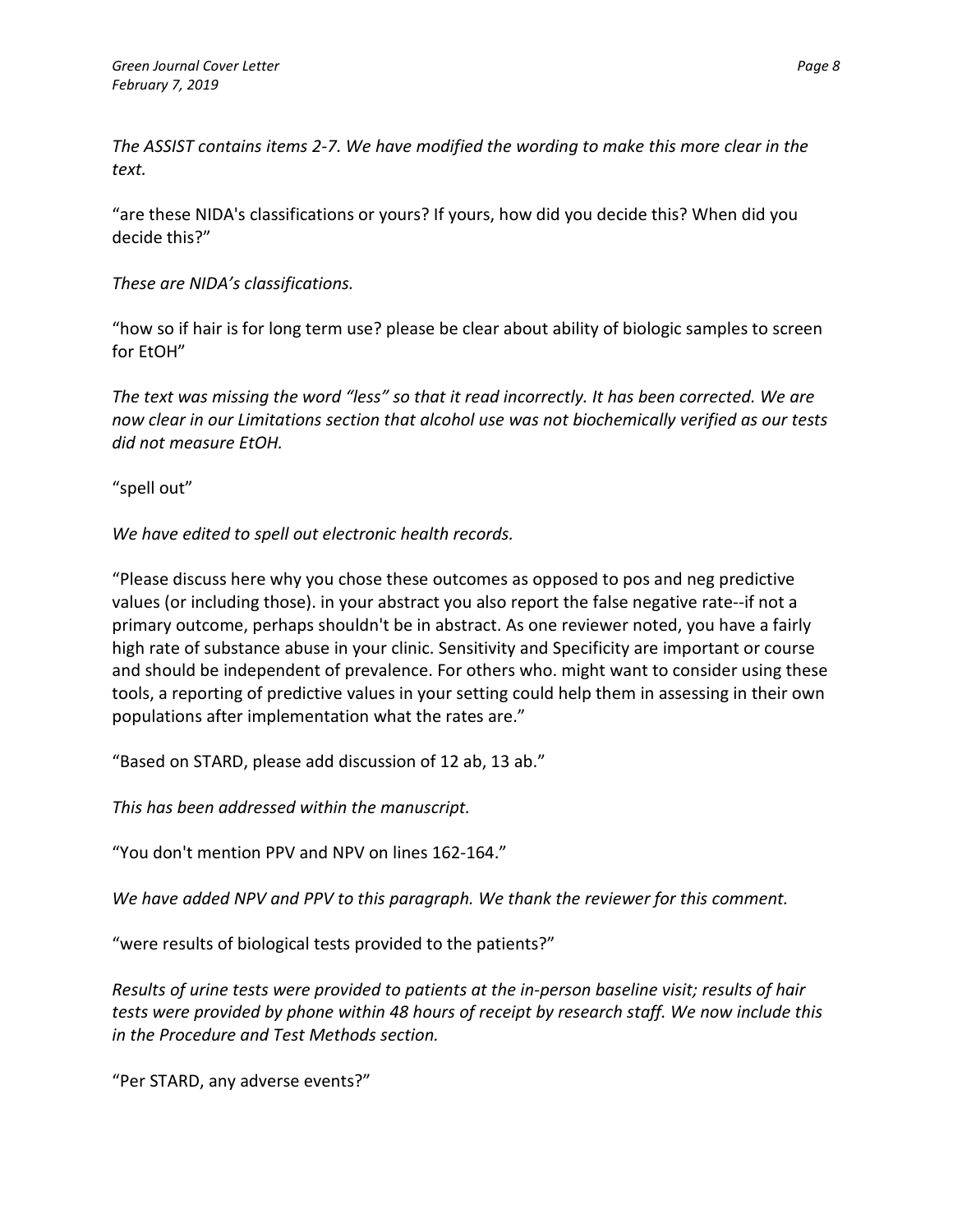*There were no adverse events and we now state this in the Ethical Considerations section of the text.*

"This is called a primacy claim (your paper is the first or biggest) and must either be deleted or supported by providing the search terms used, dates, and data bases searched (Medline, Ovid, Pubmed, Google Scholar, etc) in order to substantiate your claim."

## *We have deleted the primacy claim, and revised language to show that our study is an advancement from prior studies that did not utilize both hair and urine testing.*

"Please include a more thorough comparison of the 3 screening tools in your manuscript. As I read what you've provided here and think about the differences the 4P's plus there is no question about illegal drugs (other than cannabis, not illegal everywhere). The ASSIST tool is more thorough (but tested poorly). The SURP tool only asks specifically about marijuana and Alcohol and the 3rd tool is very general."

## *We have included a more thorough comparison of the 3 screening tools in the Discussion section.*

"is this based on the screening test results only or on the biologic testing?"

"The word limits for different article types are as follows: Original Research articles, 300 words. Please provide a word count."

# *We have included a word count immediately following our abstract (296 words).*

"The journal does not use the virgule symbol (/) in sentences with words. Please rephrase your text to avoid using "and/or," or similar constructions throughout the text. You may retain this symbol if you are using it to express data or a measurement."

# *We have edited the body of the manuscript to remove the virgule symbol.*

"Line 246: We discourage claims of first reports since they are often difficult to prove. How do you know this is the first report? If this is based on a systematic search of the literature, that search should be described in the text (search engine, search terms, date range of search, and languages encompassed by the search). If on the other hand, it is not based on a systematic search but only on your level of awareness, it is not a claim we permit."

# *We have deleted the primacy claim, and revised language to show that our study is an advancement from prior studies that did not utilize both hair and urine testing.*

"Please review the journal's Table Checklist to make sure that your tables conform to journal style. The Table Checklist is available online here: [http://edmgr.ovid.com/ong/accounts/table\\_checklist.pdf.](https://na01.safelinks.protection.outlook.com/?url=http%3A%2F%2Fedmgr.ovid.com%2Fong%2Faccounts%2Ftable_checklist.pdf&data=02%7C01%7Cvcolemancowger%40emmes.com%7C32783bef58894419db3808d6819662a5%7C4aedf6ad32c04bb6b6bcaf5597447e81%7C0%7C0%7C636838880242680081&sdata=E%2B7R98q67e6AQVLHQqaY4BvO2ZRs0767Zw%2FKfg82C7M%3D&reserved=0)"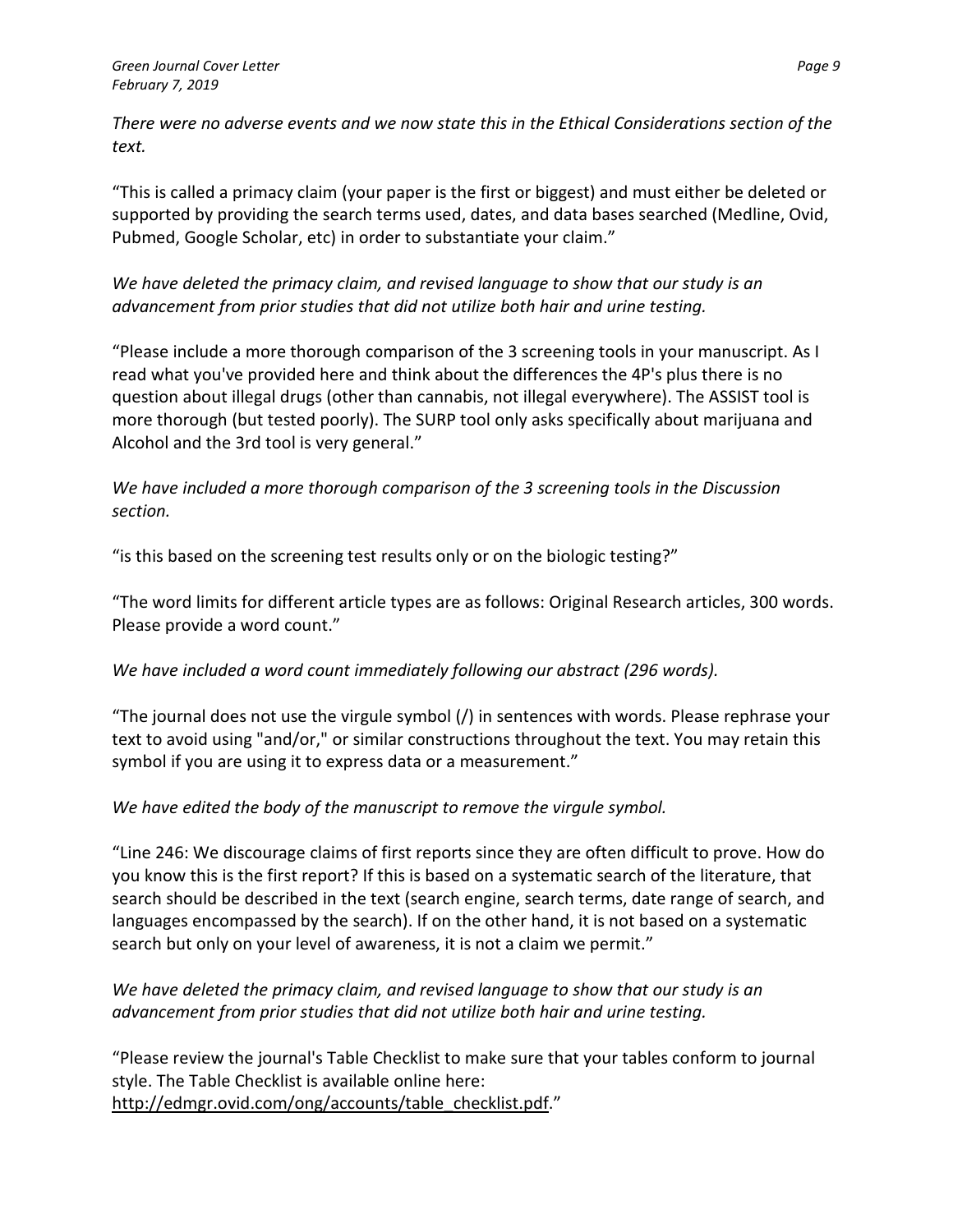*We have reviewed the Table Checklist and have modified Table 4 given the guidance listed about not having different headings mid-title.*

"The American College of Obstetricians and Gynecologists' (ACOG) documents are frequently updated. These documents may be withdrawn and replaced with newer, revised versions. If you cite ACOG documents in your manuscript, be sure the reference you are citing is still current and available. If the reference you are citing has been updated (ie, replaced by a newer version), please ensure that the new version supports whatever statement you are making in your manuscript and then update your reference list accordingly (exceptions could include manuscripts that address items of historical interest)..."

*We have checked all ACOG documents cited to ensure that the most up-to-date versions are referenced.*

"Figure 1: Please upload as a separate figure file on Editorial Manager. Additionally, were the 6 with incomplete or missing index tests not excluded (500–6–47 does not equal 453)."

*We have uploaded Figure 1 as a separate file. The six participants with incomplete or missing index tests were not necessarily excluded from the study if they completed follow-up index tests.*

-------------------------------------------------------------------------------------------------------------------------------

Thank you again for the opportunity to address reviewer concerns and strengthen our manuscript. We wish to "opt-in" to have our response to reviewer concerns published.

Sincerely,

Victoria H. Coleman-Cowger, Ph.D.

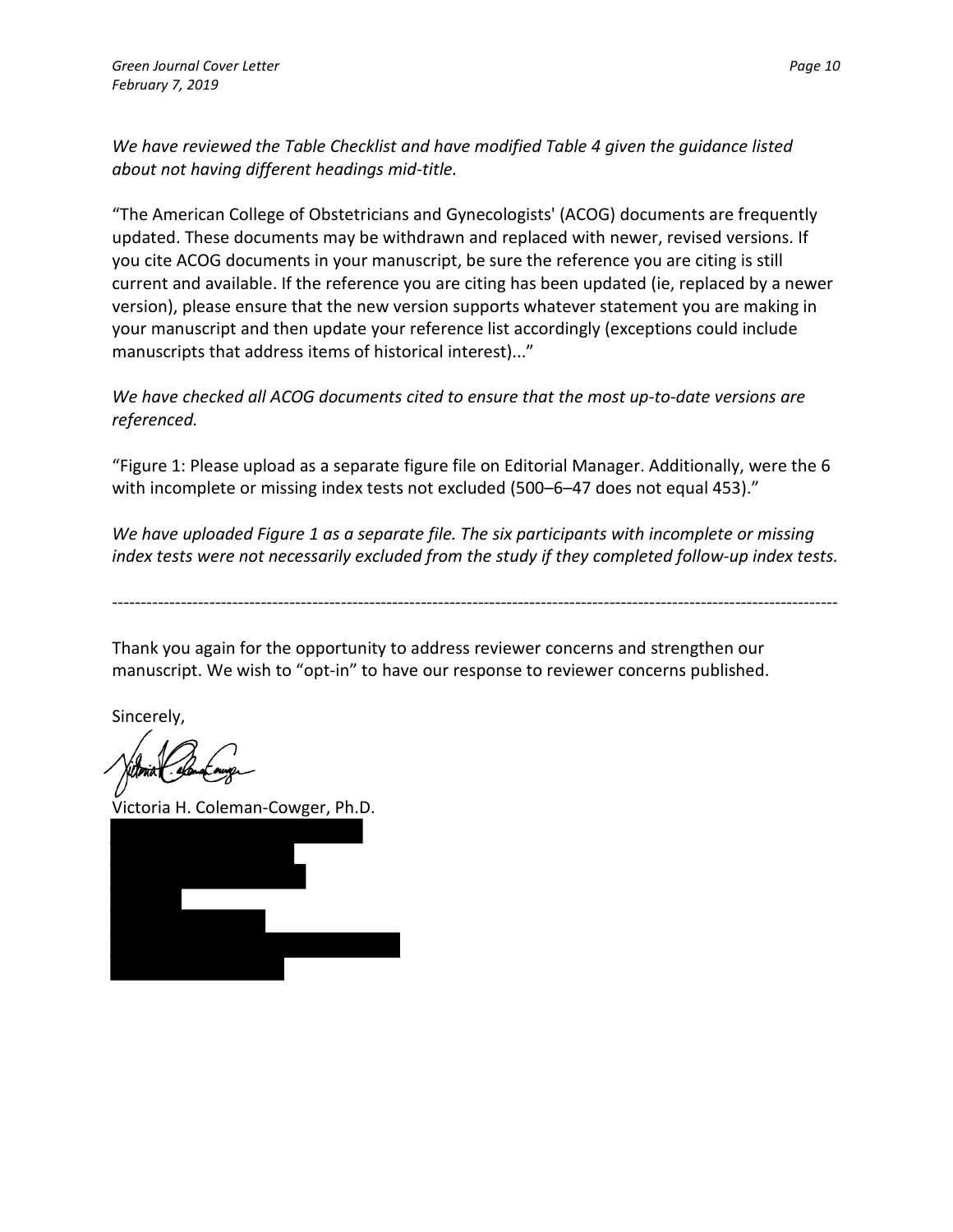Dear Randi,

I have reviewed and have no further edits on v3.

Thanks so much,

Victoria

#### Victoria H. Coleman-Cowger, Ph.D.



**From:** Randi Zung <rzung@greenjournal.org> **Sent:** Thursday, February 14, 2019 2:51 PM **To:** Victoria Coleman Cowger **Subject:** RE: Your Revised Manuscript 18-2286R1

Dear Dr. Coleman-Cowger:

The Editors have discussed your manuscript.

Regarding the title, we are going to revert back to, "Accuracy of Three Screening Tools for Prenatal Substance Use."

In your Abstract-Objective, the Editors would like you to avoid using "determine." I have replaced this with "evaluate the" in the attached file (v3). If there is any similar phrasing that you need to edit for consistency, please make those changes. This will be your final opportunity to make substantive edits to the text.

If you do not have any further changes, please let me know that we are okay to proceed with v3. If you do have changes to make, please send me your updated file.

Thank you, Randi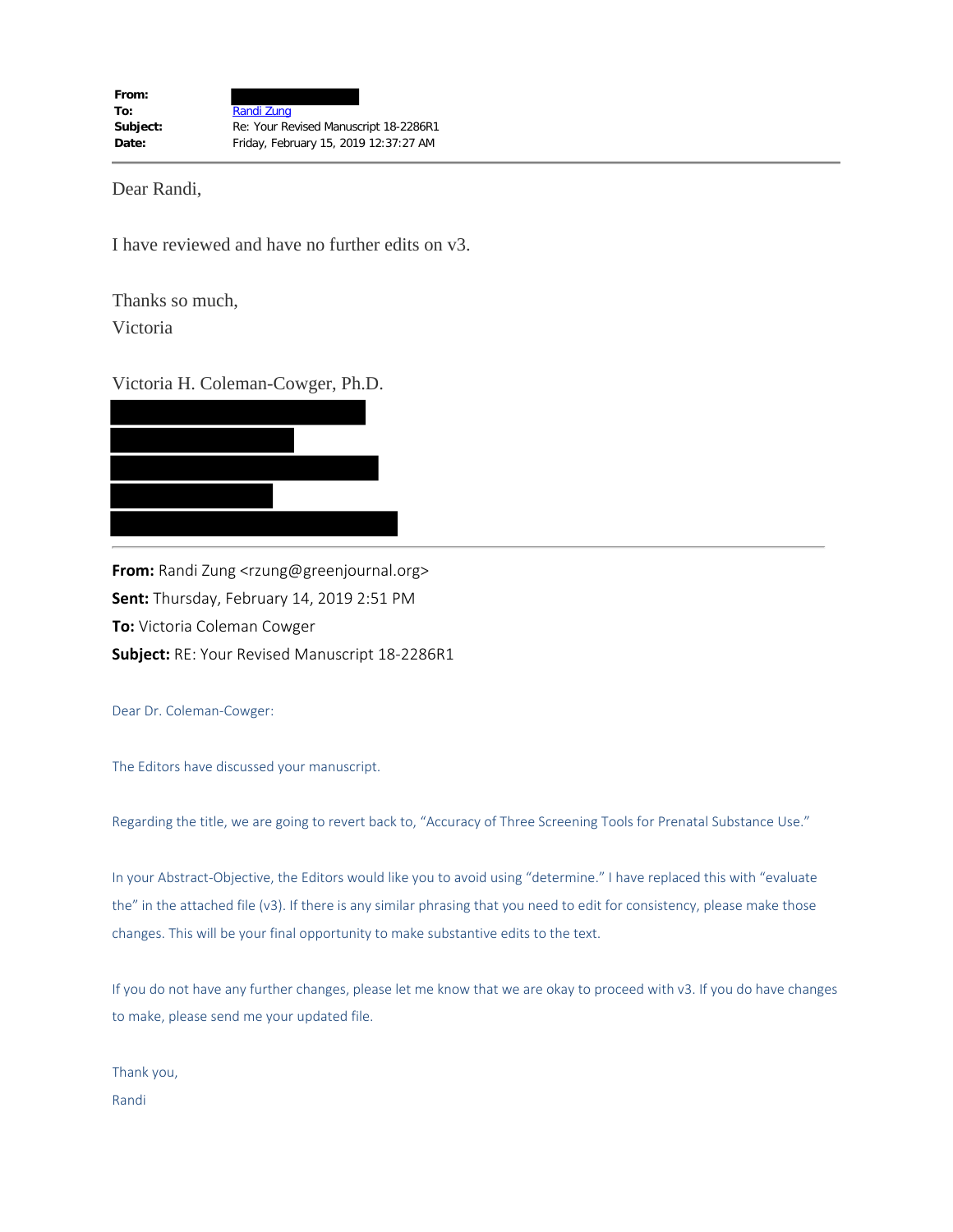**From:** Victoria Coleman Cowger **Sent:** Wednesday, February 13, 2019 12:06 PM **To:** Randi Zung <RZung@greenjournal.org> **Subject:** RE: Your Revised Manuscript 18-2286R1 - Correction

Hi Randi,

Either "Problematic" or "Hazardous" Substance Use would be fine to move forward with. I don't think the title needs both. Whatever the editors are more comfortable with would be fine with me. My preference, just to note it, would still be Substance Use only since that is actually what the screeners are screening for and the tone of Problematic or Hazardous could be misconstrued/difficult to define.

Thank you,

Victoria

**From:** Randi Zung <RZung@greenjournal.org> **Sent:** Wednesday, February 13, 2019 10:45 AM **To:** Victoria Coleman Cowger **Subject:** RE: Your Revised Manuscript 18-2286R1 - Correction

Dear Dr. Coleman-Cowger:

I have spoken to the Manuscript Editor. Would you be okay with proceeding with: "Accuracy of Three Screening Tools for Problematic or Hazardous Substance Use Among Pregnant Women"?

The Editors will be discussing your manuscript tomorrow so I am trying to provide them with the most accurate title possible for their conference.

Thanks,

Randi

**From:** Victoria Coleman Cowger

**Sent:** Wednesday, February 13, 2019 10:21 AM

**To:** Randi Zung <RZung@greenjournal.org>

**Subject:** RE: Your Revised Manuscript 18-2286R1 - Correction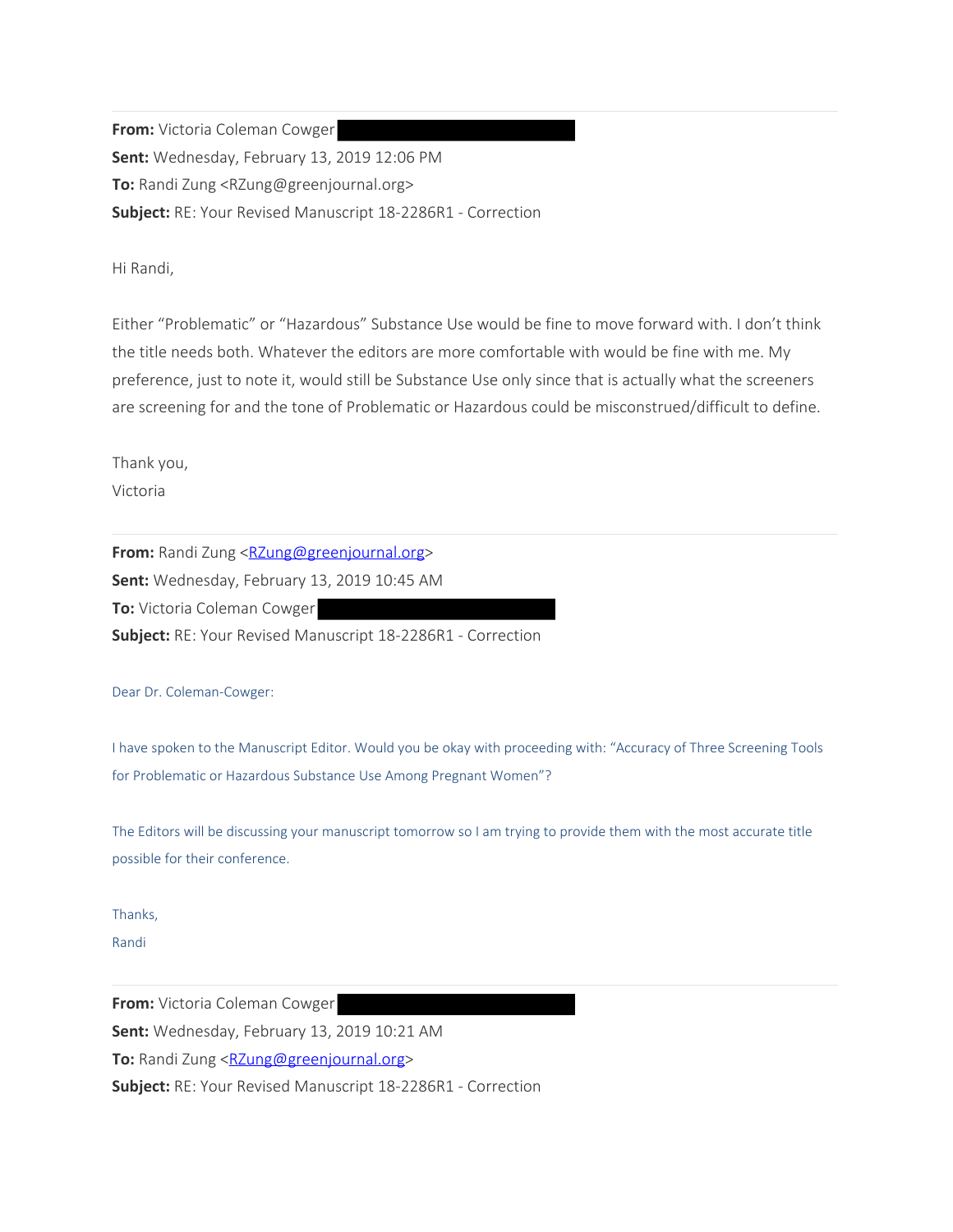Hi Randi,

I'm very hesitant about this title because the screening tools are not diagnostic and substance use disorder is a diagnosis. I would definitely prefer Problematic or Hazardous Substance Use if at all possible.

**From:** Randi Zung <RZung@greenjournal.org> **Sent:** Wednesday, February 13, 2019 10:15 AM **To:** Victoria Coleman Cowger **Subject:** RE: Your Revised Manuscript 18-2286R1 - Correction

Dear Dr. Coleman-Cowger:

Apologies, the information in my previous email below is not correct. The term was updated to "substance use disorder."

"Accuracy of Three Screening Tools for Prenatal Substance Use Disorder" is the title that we would like to propose.

Please let me know if that will be okay.

Thank you,

Randi

**From:** Victoria Coleman Cowger < **Sent:** Wednesday, February 13, 2019 10:13 AM **To:** Randi Zung <RZung@greenjournal.org> **Subject:** RE: Your Revised Manuscript 18-2286R1

Yes, this is fine.

Thank you, Victoria

**From:** Randi Zung <RZung@greenjournal.org> **Sent:** Wednesday, February 13, 2019 10:07 AM **To:** Victoria Coleman Cowger <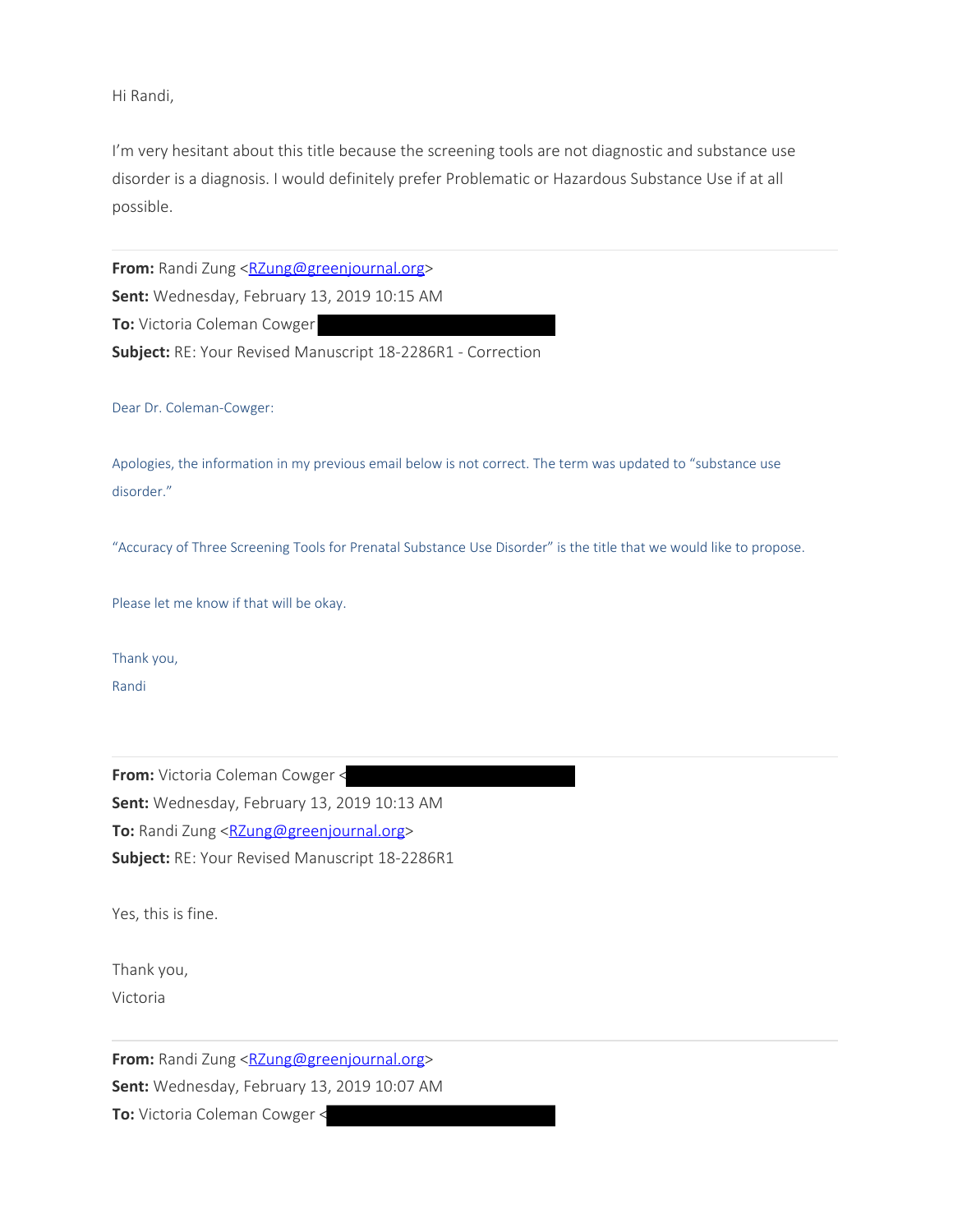#### **Subject:** RE: Your Revised Manuscript 18-2286R1

Dear Dr. Coleman-Cowger:

The edits to your title were made to bring it in line with the style used by the American College of Obstetricians and Gynecologists. The College style is to use the phrase "substance abuse," not "substance use."

Would you be okay with us reverting the title back to, "Accuracy of Three Screening Tools for Prenatal Substance Abuse"?

Thank you,

Randi

**From:** Victoria Coleman Cowger < **Sent:** Tuesday, February 12, 2019 8:57 PM **To:** Randi Zung <RZung@greenjournal.org> **Subject:** RE: Your Revised Manuscript 18-2286R1

Dear Ms. Zung,

Thank you for the opportunity to address these queries. I have attached a tracked changes version of the manuscript to this email and have responded to the author queries both in the manuscript and below inblue.

All my best, Victoria

\*\*\*\*\*\*\*\*\*\*\*\*\*\*\*\*\*\*\*\*\*\*\*\*\*\*\*\*\*\*\* Victoria H. Coleman-Cowger, Ph.D.

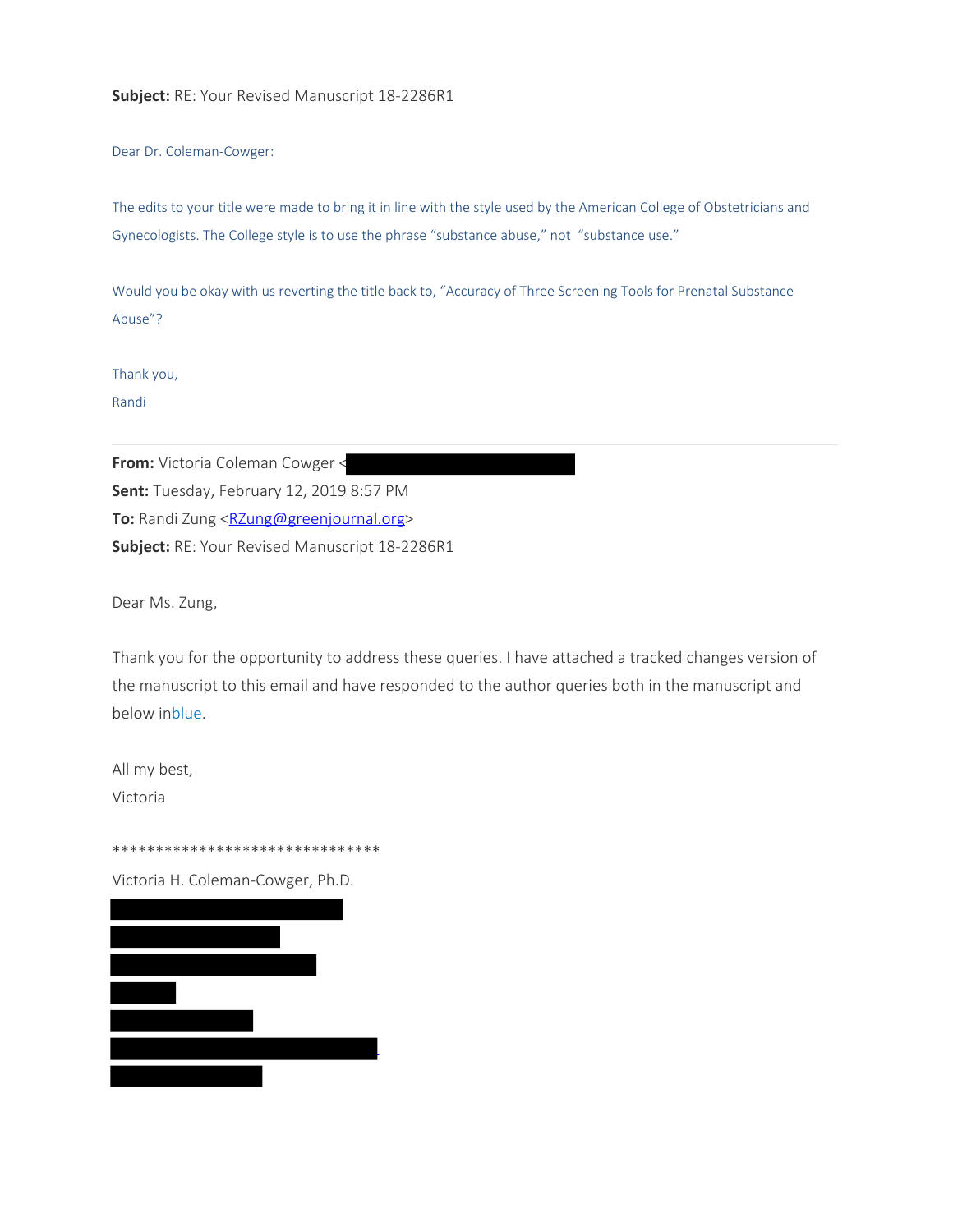---------- Forwarded message --------- From: **Randi Zung** <RZung@greenjournal.org> Date: Tue, Feb 12, 2019 at 8:29 AM Subject: Your Revised Manuscript 18-2286R1 To:

Dear Dr. Coleman-Cowger:

Your revised manuscript is being reviewed by the Editors. Before a final decision can be made, we need you to address the following queries. Please make the requested changes to the latest version of your manuscript that is attached to this email. **Please track your changes and leave the ones made by the Editorial Office.** Please also note your responses to the author queries in your email message back to me.

1. General: The Editor has made edits to the manuscript using track changes. Please review them to make sure they are correct.

I have reviewed all changes and they are correct, with the exception of one that I rejected related to query 11. Thank you.

2. Title: Do you agree with the edited title?

I modified it slightly to say "use" and not "abuse" but otherwise I agree with the edits.

3. Kathleen E. Trocin will need to complete our electronic Copyright Transfer Agreement, which was sent to her through Editorial Manager

Ms. Trocin has completed the electronic Copyright Transfer Agreement.

4. Abstract-Objective: The objective for the abstract should be a simple "to" statement without background. The second sentence listed here is not needed.

Okay. I agree with edits made.

5. Starting at Line 63 and elsewhere: Please remove the use of the word "screener" and replace throughout with "screening test".

We had changed many references of screener to screening tool in the prior revision but missed several. We have made the change here and did a search and replace for all other reference to "screeners."

6. Line 67: Table 3 says 84.5. Which is correct?

The number in the table is correct (84.5) and we have corrected the abstract to reflect this.

7. Line 112: Please clarify. I have a hard time believing that every woman approached was enrolled for a total of 500. The # of enrolled belongs in the results section. There, please tell us how many consecutive patients were approached and how many agreed. Please edit this statement like you have it in the first paragraph of the Results.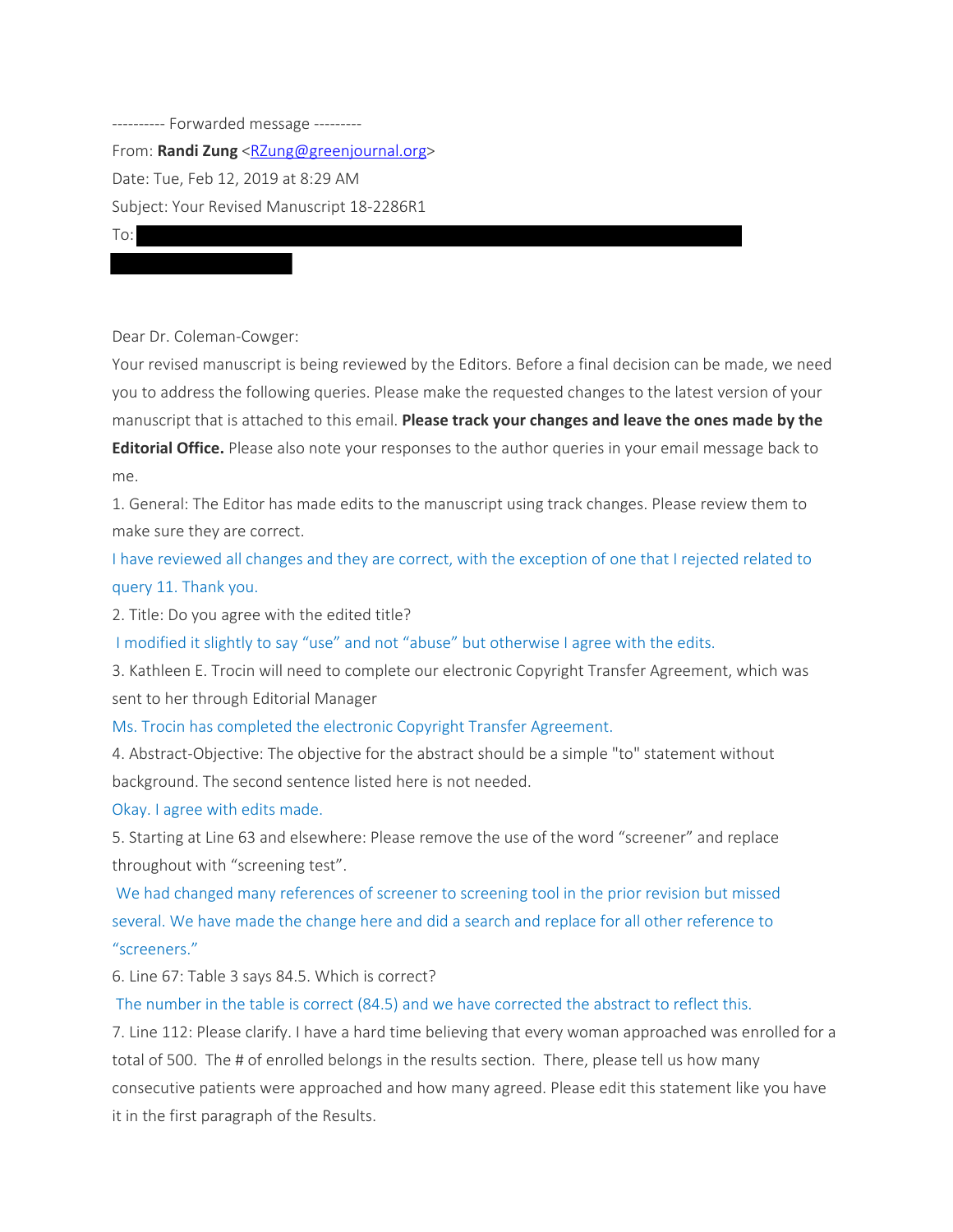# We have modified this sentence for clarity and removed number of enrolled participants from this section. The number of approached and enrolled participants is reported in Results.

8. Line 138: By "screened positive" here does that include only the questionnaire screening tests or does it also include the biologic testing? I ask because right before this sentence you are describing handling of the biological testing results.

It includes both. I have added additional clarifying information to this sentence.

9. Line 167: 2 or 3 affirmative responses don't "yield a HR individual". 2 or 3 affirmative responses might result in someone being considered to be at high risk. Same is true for the "yielded a low-risk individual" above.

We appreciate the suggestion to change this language, and we have modified this sentence.

10. Line 203: This might be clearer, if I understand the meaning correctly if you said "If results between any pair of surveys disagreed for at least 15% of study participants,…".

We have changed wording as suggested for clarity.

11. Line 277: I'm a bit confused here. Have copied what you said above about the SURP-P study. There you indicated that "2 or 3 affirmative responses yielded a high risk individual for substance use, not just alcohol and marijuana." You reiterate here that it screens only for MJ and EtOH. So how can you say it identifies people at high risk for use of other drugs? Based on what? Also, the tests.

The SURP-P is intended to be a screening tool for all prenatal substance use, though it only inquires about alcohol and marijuana use. The questions asked are about ever-use of marijuana and alcohol use in the month prior to pregnancy, as the idea is that women may not be as forthcoming about substance use during pregnancy if asked directly. These questions serve as a proxy for current substance use. Here's the article about the development of the SURP-P:Yonkers KA, Gotman N, Kershaw T, Forray A, Howell HB, Rounsaville BJ. Screening for prenatal substance use: development of the Substance Use Risk Profile-Pregnancy scale. Obstetrics and gynecology. 2010 Oct;116(4):827.

12. Line 285: I always have trouble with this as I know what you mean, but it's not technically correct. Neither alcohol, nor marijuana in many states, are "illicit" which generally means forbidden by law or rule.

We have removed "illicit" here.

To facilitate the review process, we would appreciate receiving a response within 48 hours.

Best, Randi Zung

# **Randi Zung (Ms.)**

 $\overline{\phantom{a}}$ 

Editorial Administrator | *Obstetrics & Gynecology* The American College of Obstetricians and Gynecologists 409 12th Street, SW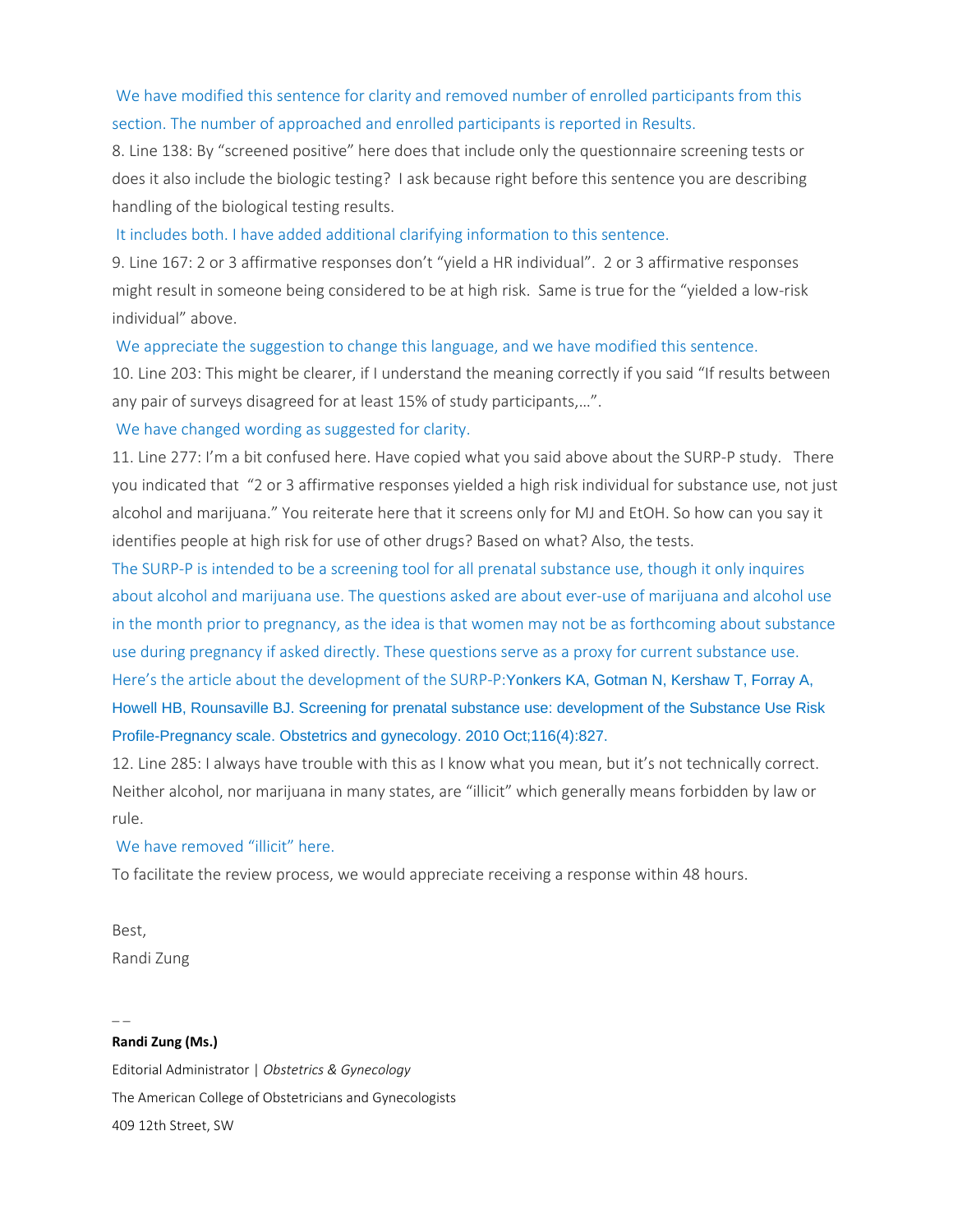Washington, DC 20024-2188 T: 202-314-2341 | F: 202-479-0830 http://www.greenjournal.org